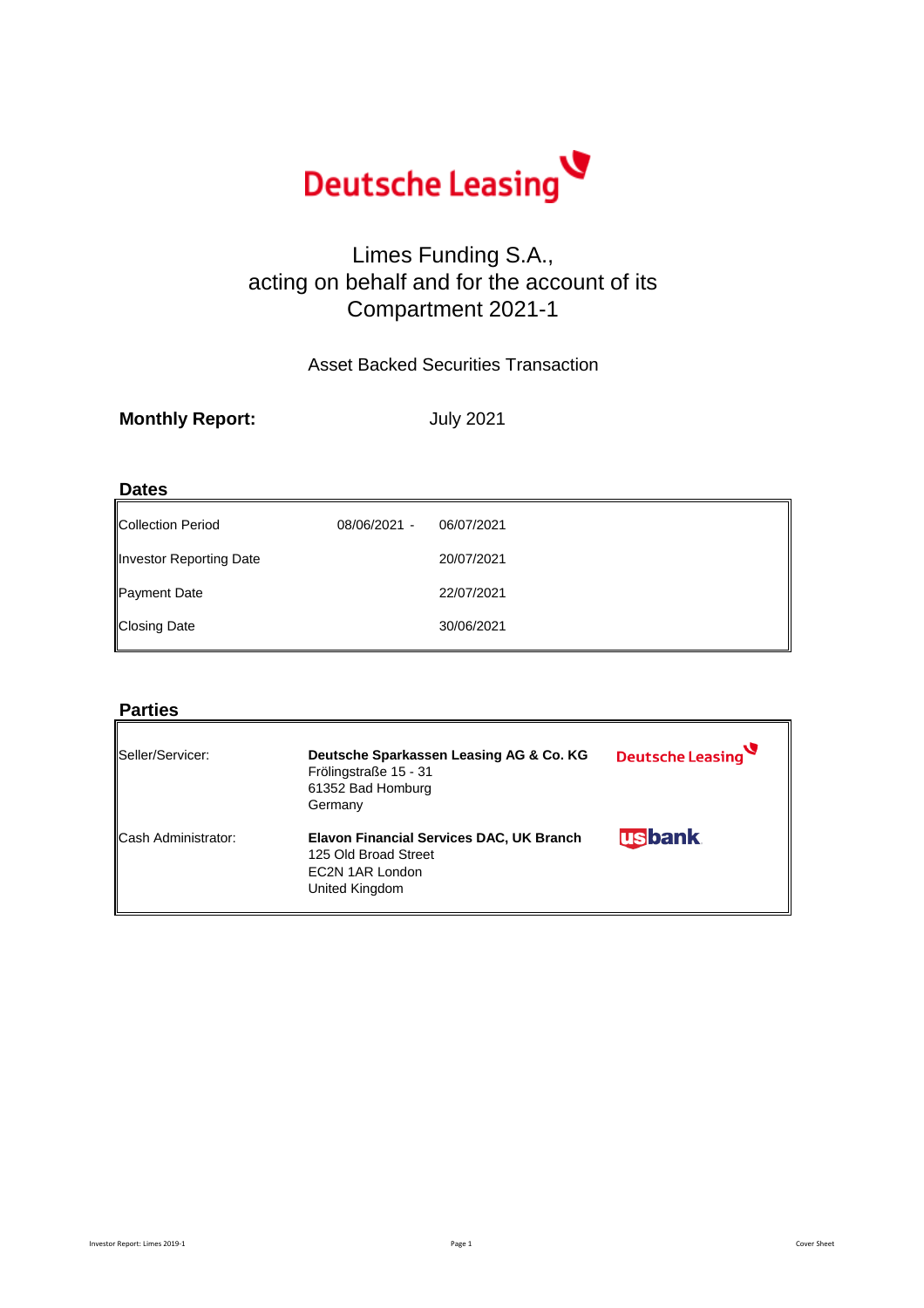# Deutsche Leasing **usbank**

Investor Reporting Date: 20 July 2021 Payment Date: 22 July 2021 Monthly Collection Period: 08 June 2021 - 06 July 2021 Interest Period: 30 June 2021 - 22 July 2021 Period Number: 1

#### **Table of Contents**

| <b>Parties</b>               | Go to ' Parties'              |
|------------------------------|-------------------------------|
| <b>Counterparty History</b>  | Go to 'Counterparty History'  |
| <b>Dates</b>                 | Go to 'Dates'                 |
| <b>Counterparty Ratings</b>  | Go to 'Counterparty Ratings'  |
| Notes                        | Go to 'Notes'                 |
| <b>Issuer Accounts</b>       | Go to 'Issuer Accounts'       |
| <b>Swap</b>                  | Go to 'Swap'                  |
| <b>ADA &amp; PoP</b>         | Go to 'ADA & PoP'             |
| <b>Risk Retention</b>        | Go to 'Risk Retention'        |
| <b>Collection Report</b>     | Go to 'Collection Report'     |
| Performance                  | Go to 'Performance'           |
| <b>Amortisation Schedule</b> | Go to 'Amortisation Schedule' |
| <b>Stratification Tables</b> | Go to 'Stratification Tables' |
| <b>Glossary</b>              | Go to 'Glossary'              |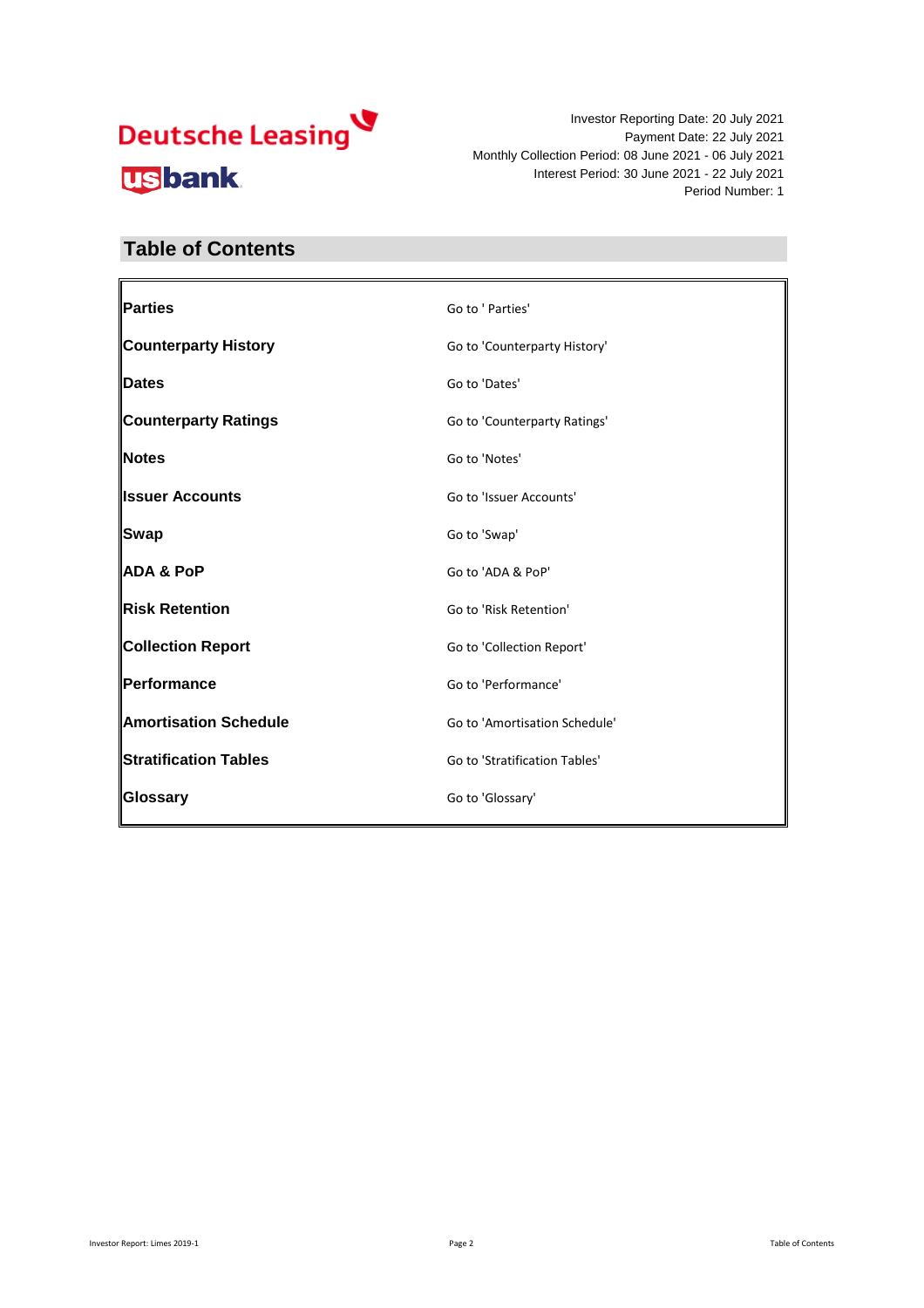

| Ilssuer                                                       | Limes Funding S.A., acting on behalf and for<br>the account of its Compartment Limes 2019-1<br>6, Rue Eugène Ruppert<br>2453 Luxembourg<br>Luxembourg<br>LU-LimesFunding@Intertrustgroup.com<br>+352 26 449993 |
|---------------------------------------------------------------|----------------------------------------------------------------------------------------------------------------------------------------------------------------------------------------------------------------|
| Seller / Servicer /<br><b>Subordinated Lender</b>             | Deutsche Sparkassen Leasing AG & Co. KG<br>Frölingstraße 15 - 31<br>61352 Bad Homburg<br>Germany<br>ruediger.moll@deutsche-leasing.com<br>+49 6172 88-1383                                                     |
| Corporate Services Provider /<br>Back-up Servicer Facilitator | Intertrust (Luxembourg) S.a.r.l.<br>6 Rue Eugène Ruppert<br>2453 Luxembourg<br>Luxembourg<br>LU-LimesFunding@Intertrustgroup.com<br>+352 26 449993                                                             |
| <b>Swap Counterparty</b>                                      | <b>DZ Bank AG</b><br>Platz der Republik<br>60325 Frankfurt am Main<br>Germany<br>tom.oelrich@dzbank.de<br>+49 69 7447 4341                                                                                     |
| Trustee                                                       | <b>Intertrust Trustees GmbH</b><br>Eschersheimer Landstraße 14<br>60322 Frankfurt am Main<br>Federal Republic of Germany<br>Frankfurt@intertrustgroup.com<br>+49 69 64350 8913                                 |
| Data Trustee                                                  | Data Custody Agent Services B.V.<br>Prins Bernhardplein 200<br>1097 JB Amsterdam<br>Netherlands<br>cmsstructuring@intertrustgroup.com                                                                          |
| Account Bank / Paying Agent /<br>Interest Determination Agent | <b>Elavon Financial Services DAC</b><br>Block E, Cherrywood Business Park<br>Loughlinstown, Co. Dublin<br>Ireland<br>Dublin.mbs@usbank.com / mbs.erg.london@usbank.com<br>+44 207 330 2144                     |
| Registrar                                                     | <b>Elavon Financial Services DAC</b><br>Block E, Cherrywood Business Park<br>Loughlinstown, Co. Dublin<br>Ireland<br>MBS.ERG.London@USBank.com<br>+44 207 330 2000                                             |
| <b>Cash Administrator</b>                                     | <b>U.S. Bank Global Corporate Trust Limited</b><br>125 Old Broad Street<br>EC2N 1AR London<br>United Kingdom<br>Dublin.mbs@usbank.com / mbs.erg.london@usbank.com<br>+44 207 330 2144                          |
| <b>Rating Agency</b>                                          | Fitch Ratings - a branch of Fitch Ratings Ireland Limited<br>Neue Mainzer Straße 46-50<br>60311 Frankfurt am Main<br>Germany<br>abssurveillance@fitchratings.com                                               |
| <b>Rating Agency</b>                                          | S&P Global Ratings Europe Limited (Niederlassung Deutschland)<br>OpernTurm<br>Bockenheimer Landstraße 2<br>60306 Frankfurt am Main<br>Germany<br>ABSEuropeanSurveillance@standardandpoors.com                  |
| Arranger /<br>Joint Lead Manager                              | Société Générale S.A.<br>29 Boulevard Haussmann<br>75009 Paris<br>France<br>jan.groesser@sgcib.com<br>+49 69 7174 225                                                                                          |
| Joint Lead Manager                                            | <b>Bayerische Landesbank</b><br><b>Brienner Straße 18</b><br>80333 Munich<br><b>Federal Republic of Germany</b><br>Marc.Wolf@bayernlb.co.uk                                                                    |
| Manager                                                       | <b>DZ Bank AG</b><br>Platz der Republik<br>60325 Frankfurt am Main<br>Germany<br>tom.oelrich@dzbank.de                                                                                                         |
| Manager                                                       | Landesbank Baden-Württemberg<br>Am Hauptbahnhof 2<br>70173 Stuttgart<br>Germany<br>Juergen.Groth@lbbw.de<br>+49 711 12749721                                                                                   |

**Back to 'Table of Contents'**

#### **Transaction Parties**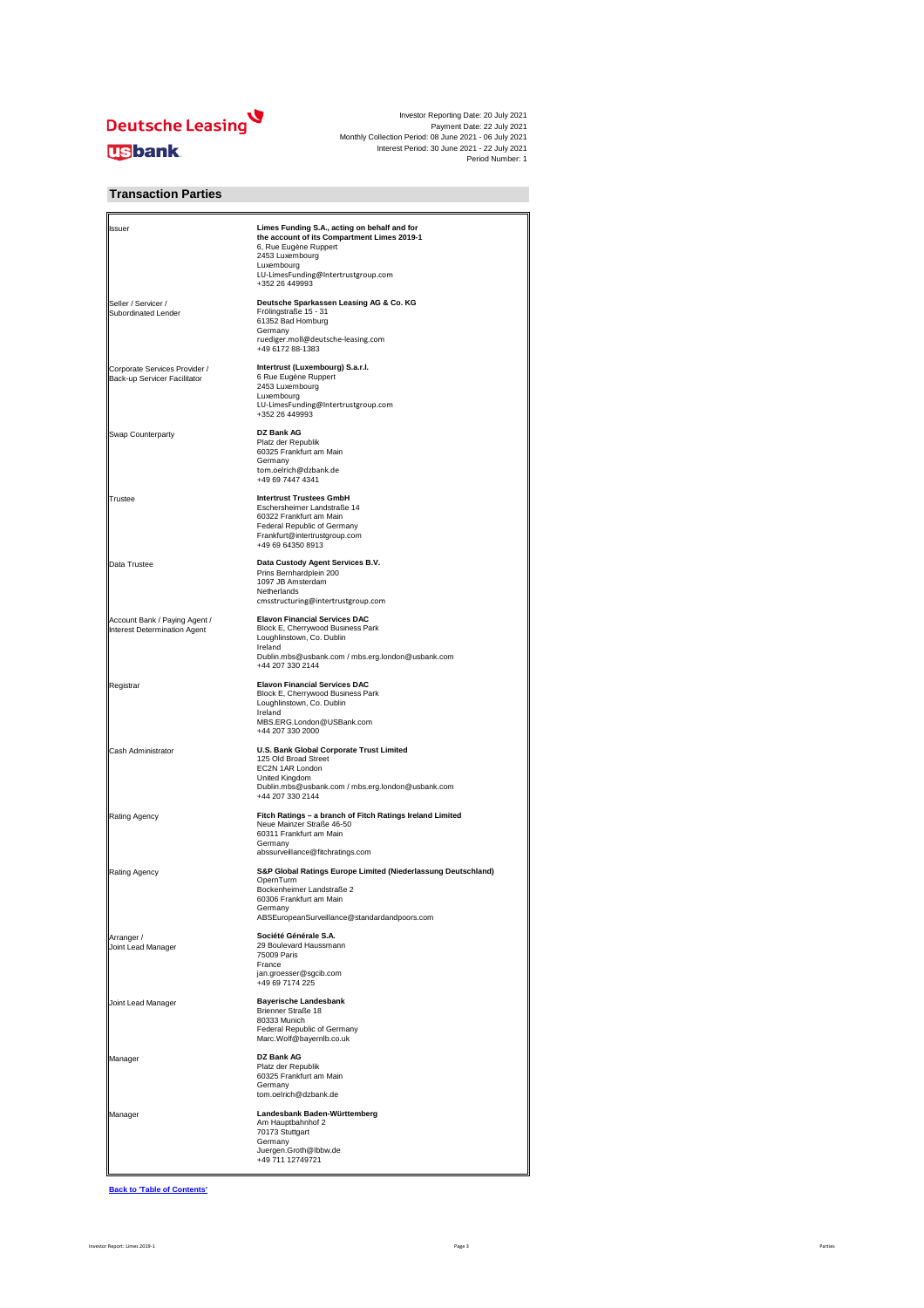

| <b>Capacity of Transaction<br/>Party</b> | Date of replacement | Reason | <b>Replaced entity</b> | <b>Replaced by</b> |
|------------------------------------------|---------------------|--------|------------------------|--------------------|
|                                          |                     |        |                        |                    |
|                                          |                     |        |                        |                    |
|                                          |                     |        |                        |                    |
|                                          |                     |        |                        |                    |
|                                          |                     |        |                        |                    |
|                                          |                     |        |                        |                    |
|                                          |                     |        |                        |                    |

**Back to 'Table of Contents'**

#### **Counterparty History**

Should any transaction party be replaced by a new transaction party during the life of the transaction, such replacement party including the date on which such replacement party is contracted will be shown on this page.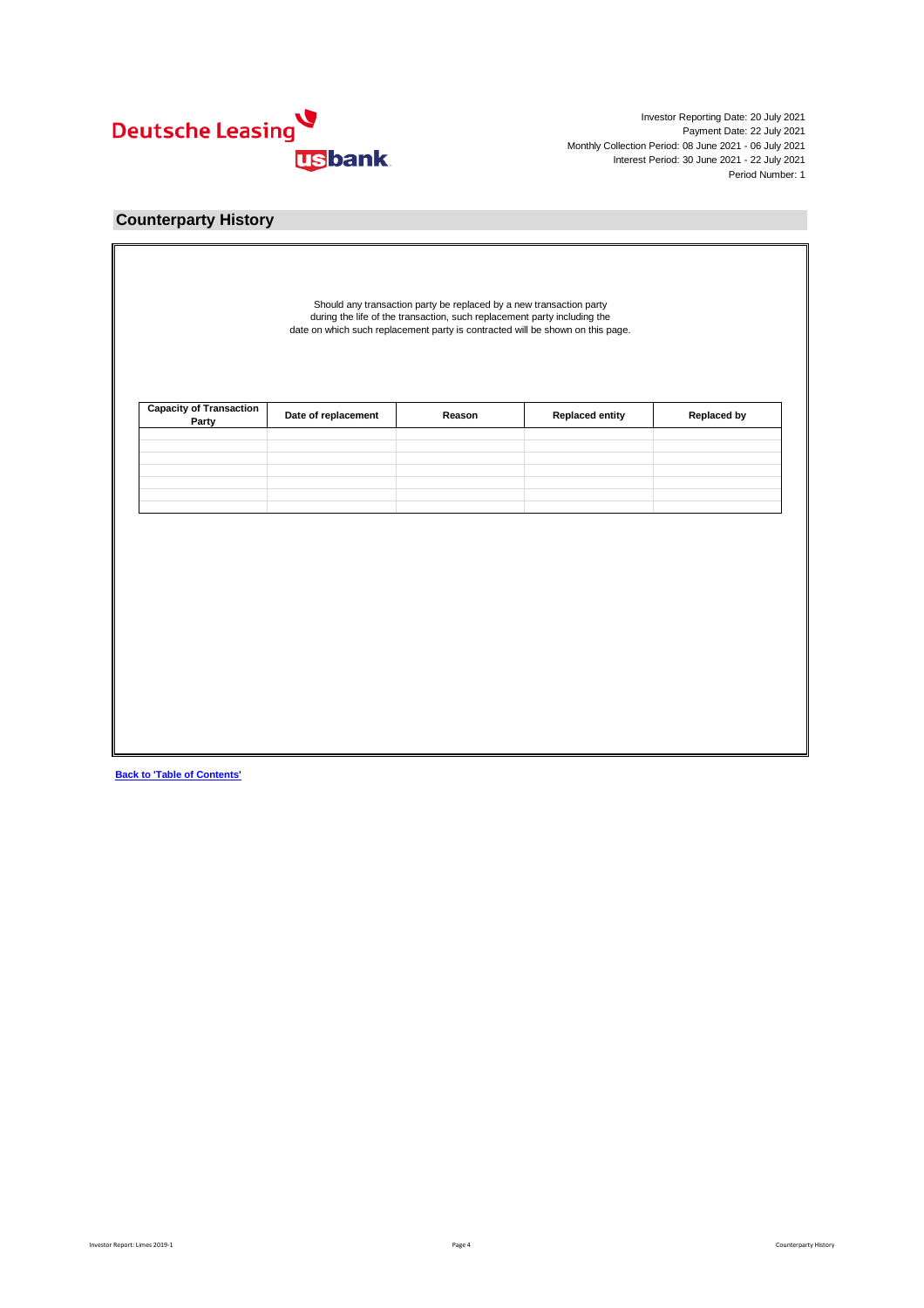# Deutsche Leasing **usbank**

Investor Reporting Date: 20 July 2021 Payment Date: 22 July 2021 Monthly Collection Period: 08 June 2021 - 06 July 2021 Interest Period: 30 June 2021 - 22 July 2021 Period Number: 1

#### **Dates**

| Initial Cut-Off Date                    | 06/07/2021 |            |      |
|-----------------------------------------|------------|------------|------|
| <b>Closing Date</b>                     | 30/06/2021 |            |      |
| <b>Final Maturity Date</b>              | 22/09/2030 |            |      |
|                                         |            |            | Days |
| Collection Period (from incl. to incl.) | 08/06/2021 | 06/07/2021 | 29   |
| Interest Period (from incl. to excl.)   | 30/06/2021 | 22/07/2021 | 22   |
|                                         |            |            |      |
| <b>Reporting Period</b>                 |            |            |      |
| <b>Interest Determination Date</b>      | 28/06/2021 |            |      |
| <b>Cut-Off Date</b>                     | 06/07/2021 |            |      |
|                                         |            |            |      |
| <b>Investor Reporting Date</b>          | 20/07/2021 |            |      |
| <b>Payment Date</b>                     | 22/07/2021 |            |      |

**Back to 'Table of Contents'**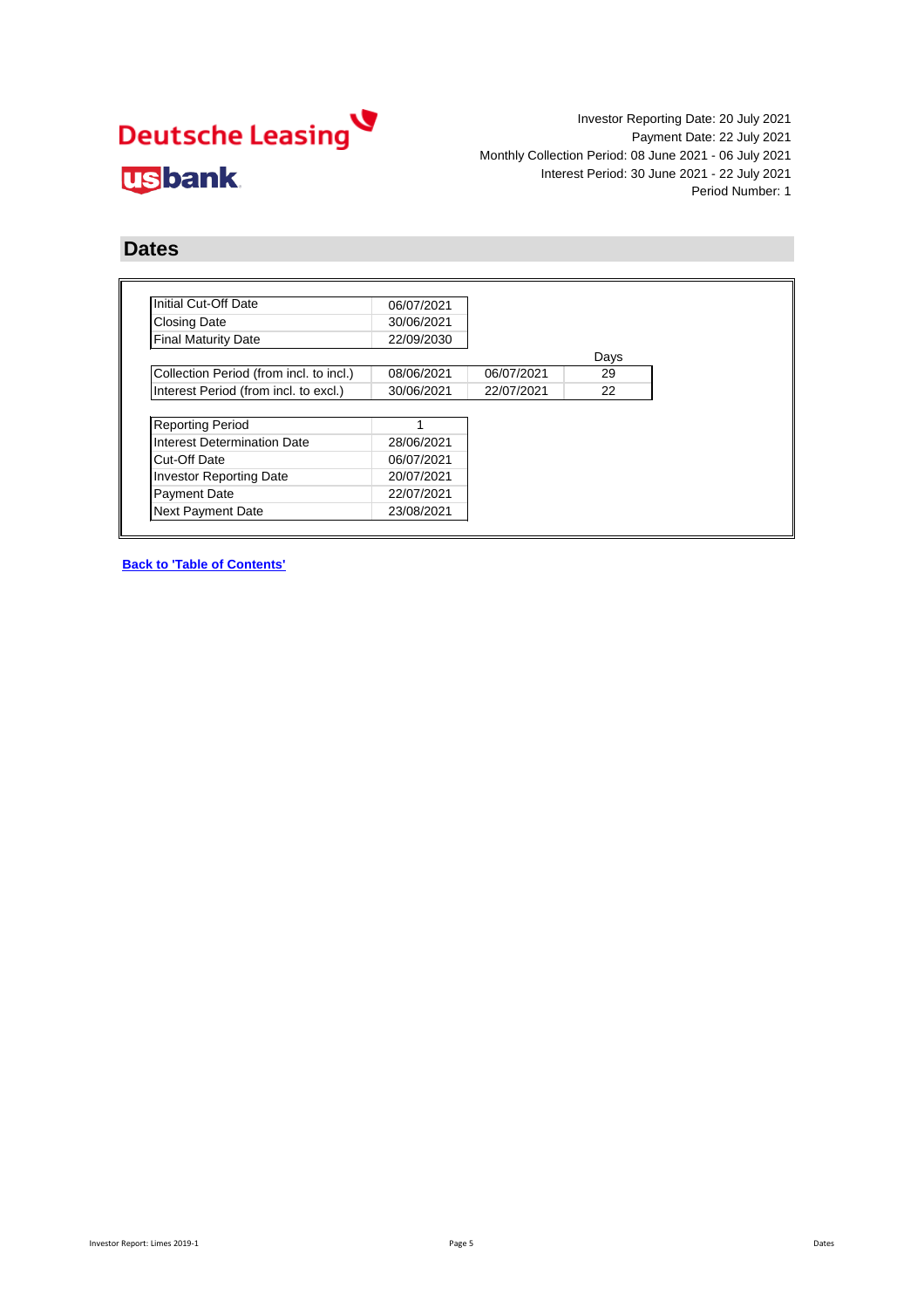

|                     |                                          |                                                 | <b>Fitch</b> |                |                |        |         | S&P                                             |    |                |                    |                                        |
|---------------------|------------------------------------------|-------------------------------------------------|--------------|----------------|----------------|--------|---------|-------------------------------------------------|----|----------------|--------------------|----------------------------------------|
|                     |                                          | Current                                         |              | Required       |                |        | Current | Required                                        |    | <b>Trigger</b> | Event              | <b>Consequence</b>                     |
|                     |                                          | short-term   long-term   short-term   long-term |              |                |                |        |         | short-term   long-term   short-term   long-term |    | Breach?        |                    |                                        |
|                     |                                          |                                                 |              |                |                |        |         |                                                 |    |                |                    |                                        |
| <b>Account Bank</b> | Elavon Financial Services DAC, UK Branch | $F1+$                                           | AA-          | F <sub>1</sub> | $\overline{A}$ | $A-1+$ | AA-     |                                                 |    | No             | Replacement        | Account Bank must be replaced          |
|                     |                                          |                                                 |              |                |                |        |         |                                                 |    |                |                    |                                        |
| Swap Counterparty   | DZ Bank                                  | $F1+$                                           | AA-          | F <sub>1</sub> | $\overline{A}$ | $A-1$  | A+      | -                                               | A- | No             | Collateral posting | Swap Counterparty must post collateral |
| Swap Counterparty   | DZ Bank                                  | $F1+$                                           | AA-          | F <sub>3</sub> | BBB-           | $A-1$  | A+      |                                                 | A- | No             | Replacement        | Swap Counterparty must be replaced     |

**Back to 'Table of Contents'**

Page 6 Counterparty Ratings 2019-1 Page 6 Counterparty Ratings and the Superior Report: Limes 2019-1 Page 6 Counterparty Ratings

### **Counterparty Ratings**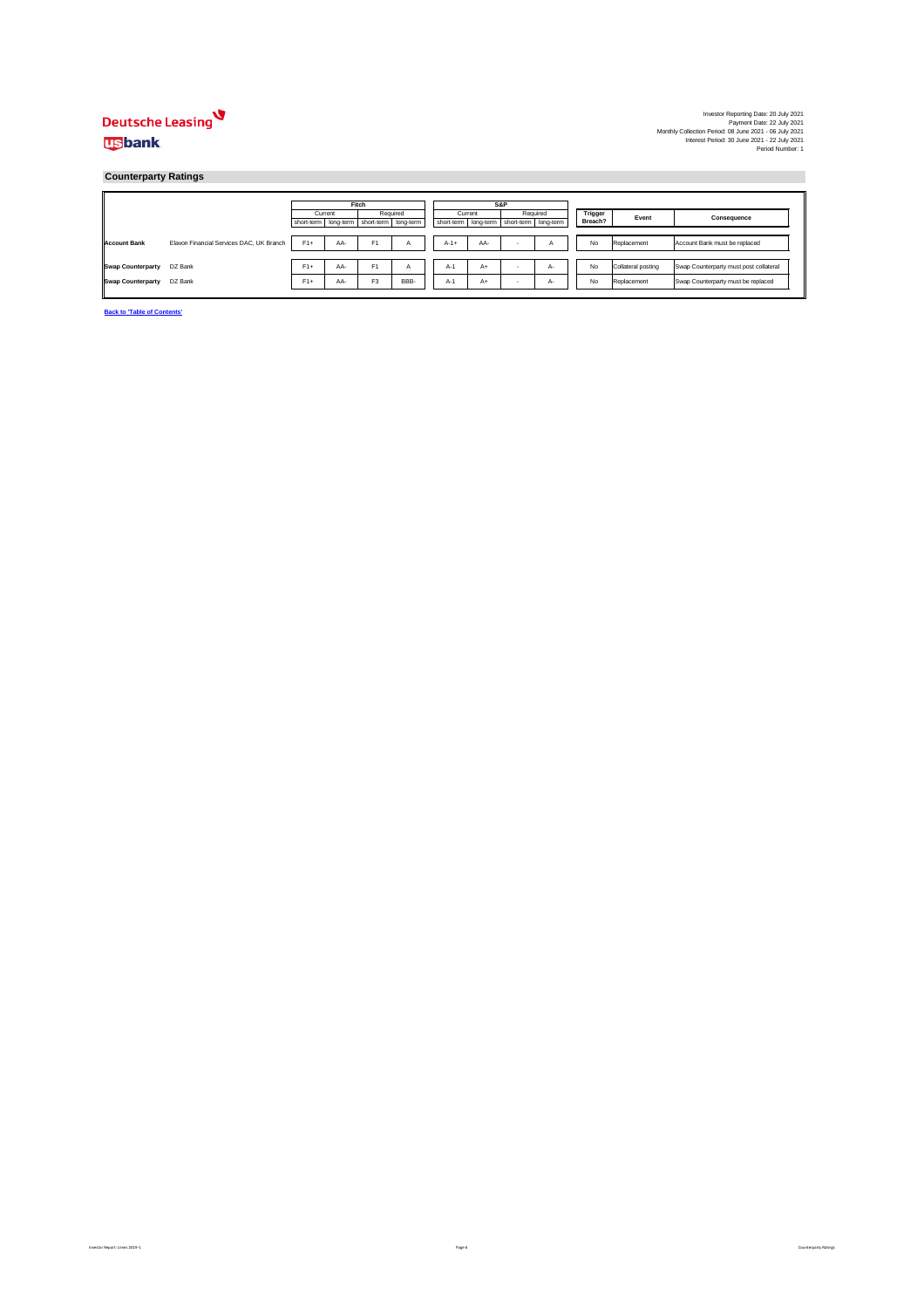

|                                                                       | <b>Class A Notes</b>    | <b>Class B Notes</b> | <b>Subordinated Loan</b> |
|-----------------------------------------------------------------------|-------------------------|----------------------|--------------------------|
| Rating at Closing - Fitch                                             | AAA                     | not rated            | not rated                |
| Rating at Closing - S&P                                               | AAA                     | not rated            | not rated                |
| <b>Final Maturity Date</b>                                            | 22/09/2030              | 22/09/2030           | 22/09/2030               |
| <b>ISIN</b>                                                           | XS2349275235            | n.a.                 | n.a.                     |
| Common Code                                                           | 234927523               | n.a.                 | n.a.                     |
| Aggregate Outstanding Note Principal Amount (at Closing)              | 588,200,000             | 61,800,000.00        | 3,250,000.00             |
| Number of Notes                                                       | 5,882                   | 1                    | n.a.                     |
| Denomination                                                          | 100,000                 | n.a.                 | n.a.                     |
| Coupon Type                                                           | Floating                | Fixed                | Fixed                    |
| Index Rate                                                            | 1 month Euribor         |                      | $\overline{a}$           |
| Margin                                                                | 0.70%                   | 1.00%                | 1.50%                    |
| Coupon                                                                | 1 month Euribor + 0.70% | 1.00%                | 1.50%                    |
| <b>Issue Price</b>                                                    | 100.842%                | 100.000%             | n.a.                     |
| Day Count Convention                                                  | Act/360                 | Act/360              | Act/360                  |
|                                                                       |                         |                      |                          |
| Rating currently - Fitch                                              | AAA                     | not rated            | not rated                |
| Rating currently - S&P                                                | AAA                     | not rated            | not rated                |
|                                                                       |                         |                      |                          |
| Interest amount due                                                   | 48,526.50               | 37,766.67            | 2,979.17                 |
| Interest amount paid                                                  | 48,526.50               | 37,766.67            | 2,979.17                 |
| Interest amount paid - per EUR 100,000 denomination                   | 8.25                    | n.a.                 | n.a.                     |
| Principal amount paid - per EUR 100,000 denomination                  | 2,804.53                | n.a.                 | n.a.                     |
| Total unpaid interest amount (beginning balance)                      | 0.00                    | 0.00                 | 0.00                     |
| Total unpaid interest amount (ending balance)                         | 0.00                    | 0.00                 | 0.00                     |
|                                                                       |                         |                      |                          |
| Aggregate Outstanding Note Principal Amount (previous Payment Date)   | 588,200,000.00          | 61,800,000.00        | 3,250,000.00             |
| <b>Principal Payment</b>                                              | 16,496,241.24           | 0.00                 | 0.00                     |
| Aggregate Outstanding Note Principal Amount (on current Payment Date) | 571,703,758.76          | 61,800,000.00        | 3,250,000.00             |
| <b>Notes Factor</b>                                                   | 97.20%                  | 100.00%              | n.a.                     |
| Credit Enhancement (at Closing)                                       | 10.01%                  | 0.50%                | n.a.                     |
| Credit Enhancement (on current Payment Date)                          | 10.27%                  | 0.51%                | n.a.                     |

#### **Clean-up Call:**

**Back to 'Table of Contents'**

#### **Notes**

On any Payment Date following the Cut-Off Date on which the Aggregate Outstanding Portfolio Principal Amount represents less than 10 per cent of the Aggregate Outstanding Portfolio Principal Amount as of the Initial Cut-Off Date the Seller will have the right, subject to certain requirements, to repurchase the entire Portfolio and the Lease Collateral (the "Clean-up Call").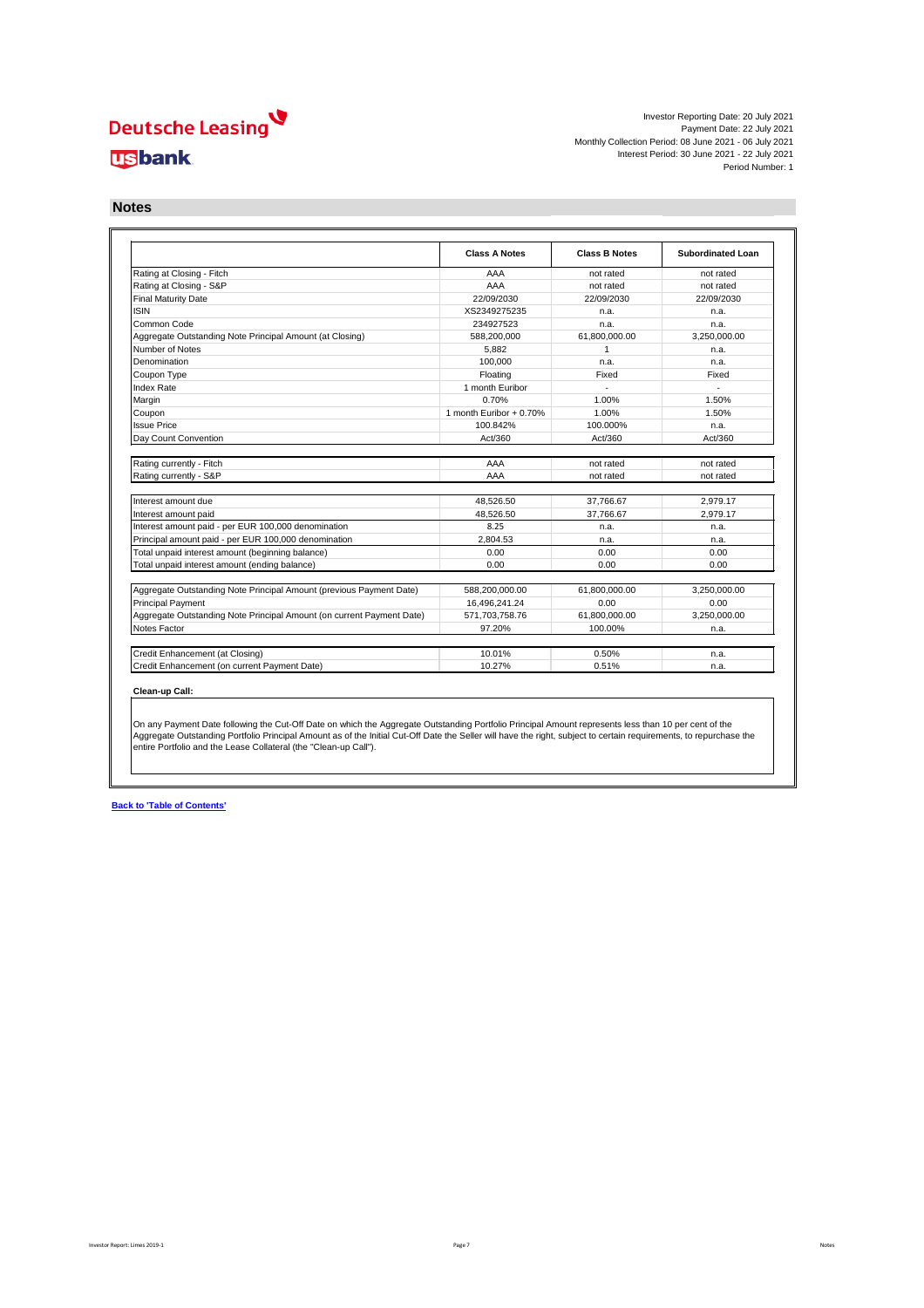

| <b>Distribution Account Ledger</b>                                                   |                |
|--------------------------------------------------------------------------------------|----------------|
| Opening balance (before application of the PoP)                                      | 21,747,333.14  |
| Amounts paid in the course of the PoP                                                | 21,747,333.14  |
| = Ending balance (after application of the PoP)                                      | 0.00           |
| <b>Liquidity Reserve Account Ledger</b>                                              |                |
| Liquidity Reserve Required Amount (previous Payment Date)                            | 3,250,000.00   |
| Liquidity Reserve Required Amount (current Payment Date)                             | 3,250,000.00   |
| Opening balance (before application of the PoP)                                      | 3,250,000.00   |
| Amounts paid to the Distribution Account Ledger                                      | 3,250,000.00   |
| + Amounts paid back to the Liquidity Reserve Account Ledger in the course of the PoP | 3,250,000.00   |
| $=$ Ending balance (after application of the PoP)                                    | 3,250,000.00   |
| <b>Commingling Reserve Account Ledger</b>                                            |                |
| Opening balance (before application of the PoP)                                      | 19,276,019.71  |
| + Amounts paid by Deutsche Leasing to the Commingling Reserve Account Ledger         | 0.00           |
| Amounts withdrawn to flow into the Available Distribution Amount                     | 0.00           |
| <b>Commingling Reserve Excess Amount</b>                                             | 47,850.10      |
| = Ending balance (after application of the PoP)                                      | 19,228,169.61  |
| <b>Swap Cash Collateral Account</b>                                                  |                |
| Opening balance                                                                      | 0.00           |
| Amounts paid from the Issuer to the Swap Counterparty                                | 0.00           |
| + Amounts received by the Issuer from the Swap Counterparty                          | 0.00           |
| = Ending balance (after application of the PoP)                                      | 0.00           |
| <b>Commingling Reserve Required Amount</b>                                           | 19,228,169.61  |
| Scheduled Collections for the following Collection Period                            | 17,644,410.21  |
| 0.25% of the Aggregate Outstanding Portfolio Principal Amount                        | 1,583,759.40   |
| <b>Commingling Reserve Reduction Amount</b>                                          | 0.00           |
|                                                                                      |                |
| <b>Commingling Reserve Reduction Amount</b>                                          | 0.00           |
| (i) Aggregate Outstanding Portfolio Principal Amount                                 | 633,503,758.76 |
| (ii) difference, if positive, of (A) less (B)                                        | 0.00%          |
| (A)                                                                                  | 7.66%          |
| (B) Minimum Class A Credit Enhancement                                               | 10.00%         |

#### **Issuer Accounts**

Investor Report: Limes 2019-1 Page 8 Issuer Accounts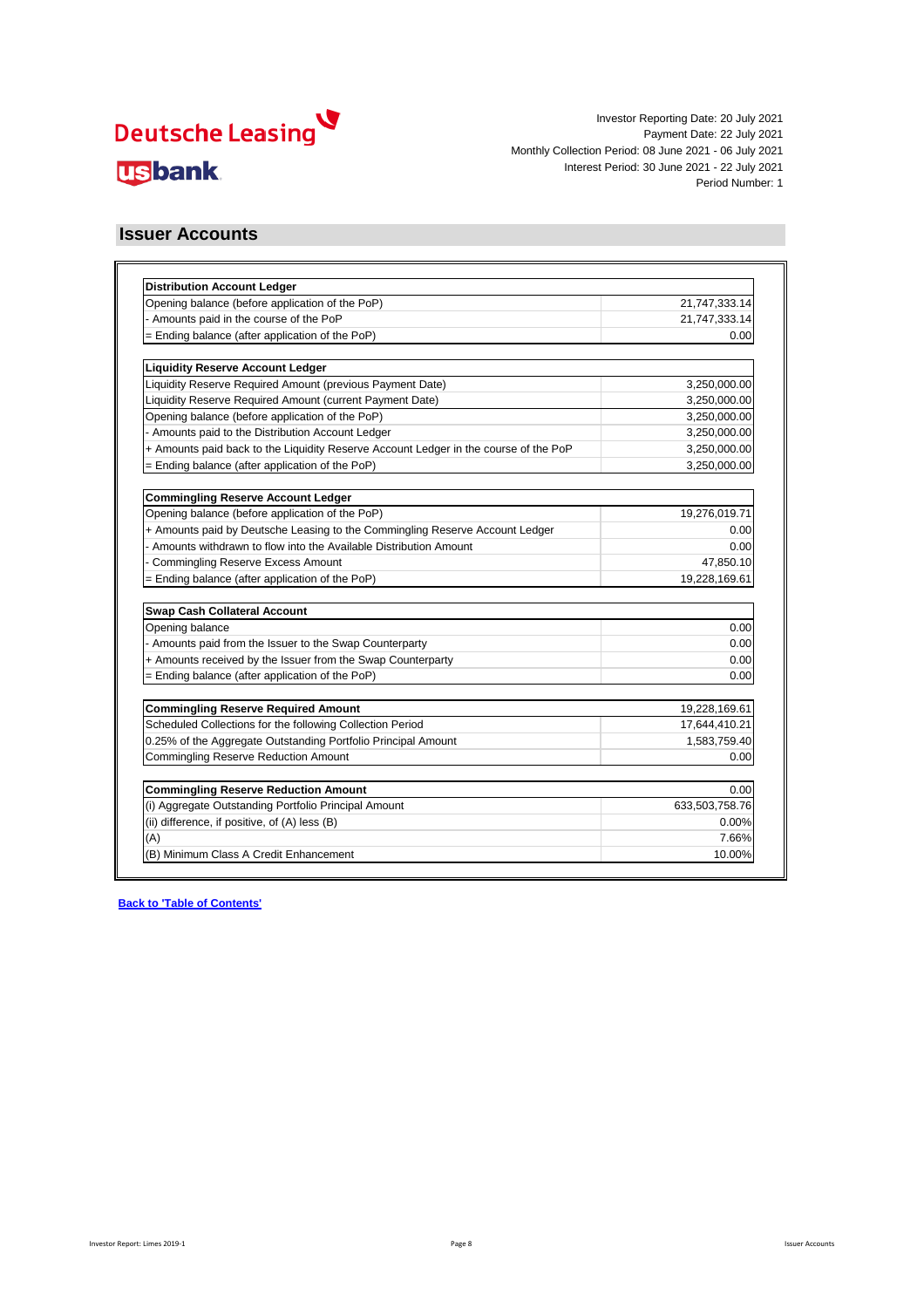

| <b>Swap Notional Amount</b><br>Swap Rate      | 588,200,000.00<br>$-0.4690%$     |
|-----------------------------------------------|----------------------------------|
|                                               |                                  |
| Issuer pays to Swap Counterparty              | $-168,584.66$                    |
| <b>Issuer receives from Swap Counterparty</b> | $-203,092.39$                    |
|                                               |                                  |
| Net Swap Payment<br>Net Swap Receipt          | 34,507.73<br>0.00                |
|                                               |                                  |
|                                               |                                  |
| <b>Payment Date</b>                           | <b>Swap Notional Amount</b>      |
| $Jul-21$<br>Aug-21                            | 588,200,000.00<br>571,703,758.76 |
| $Sep-21$                                      | 555,985,256.90                   |
| Oct-21                                        | 540,293,113.02                   |
| <b>Nov-21</b>                                 | 524,544,130.78                   |
| <b>Dec-21</b>                                 | 508,750,980.57                   |
| $Jan-22$<br>Feb-22                            | 492,913,335.90<br>477,075,980.95 |
| Mar-22                                        | 461,231,451.72                   |
| Apr-22                                        | 445,323,453.33                   |
| $May-22$                                      | 429,282,901.94                   |
| <b>Jun-22</b>                                 | 412,884,866.72                   |
| <b>Jul-22</b>                                 | 396,525,896.38                   |
| Aug-22<br>Sep-22                              | 380,202,301.70<br>364,149,360.13 |
| $Oct-22$                                      | 348,601,900.06                   |
| <b>Nov-22</b>                                 | 332,634,253.86                   |
| <b>Dec-22</b>                                 | 316,618,947.63                   |
| Jan-23                                        | 301,479,814.08                   |
| Feb-23<br>Mar-23                              | 286,638,043.10<br>271,524,025.95 |
| Apr-23                                        | 256,259,680.17                   |
| $May-23$                                      | 242,189,781.29                   |
| <b>Jun-23</b>                                 | 228,183,945.03                   |
| <b>Jul-23</b>                                 | 213,936,283.21                   |
| Aug-23<br>Sep-23                              | 200,239,555.59<br>186,592,121.95 |
| $Oct-23$                                      | 172,568,841.04                   |
| <b>Nov-23</b>                                 | 160,027,120.64                   |
| Dec-23                                        | 147,255,396.47                   |
| $Jan-24$                                      | 135,350,592.38                   |
| Feb-24                                        | 123, 343, 721. 43                |
| Mar-24<br>Apr-24                              | 112,289,907.59<br>101,116,932.94 |
| May-24                                        | 90,542,711.22                    |
| <b>Jun-24</b>                                 | 79,991,066.58                    |
| <b>Jul-24</b>                                 | 69,453,818.58                    |
| Aug-24                                        | 59,053,949.37                    |
| Sep-24<br>Oct-24                              | 49,632,002.48<br>40,709,751.69   |
| <b>Nov-24</b>                                 | 32,231,677.51                    |
| Dec-24                                        | 24,359,206.94                    |
| Jan-25                                        | 16,737,017.19                    |
| Feb-25                                        | 9,501,395.01                     |
| Mar-25<br>Apr-25                              | 2,608,235.30<br>0.00             |
| $May-25$                                      | 0.00                             |
| <b>Jun-25</b>                                 | 0.00                             |
| <b>Jul-25</b>                                 | 0.00                             |
| Aug-25                                        | 0.00                             |
| Sep-25<br>Oct-25                              | 0.00<br>0.00                     |
| <b>Nov-25</b>                                 | 0.00                             |
| Dec-25                                        | 0.00                             |
| Jan-26                                        | 0.00                             |
| Feb-26                                        | 0.00                             |
| Mar-26<br>Apr-26                              | 0.00<br>0.00                     |
| May-26                                        | 0.00                             |
| <b>Jun-26</b>                                 | 0.00                             |
| <b>Jul-26</b>                                 | 0.00                             |
| Aug-26                                        | 0.00                             |
| Sep-26                                        | 0.00                             |
| Oct-26<br><b>Nov-26</b>                       | 0.00<br>0.00                     |

**Back to 'Table of Contents'**

## **Swap**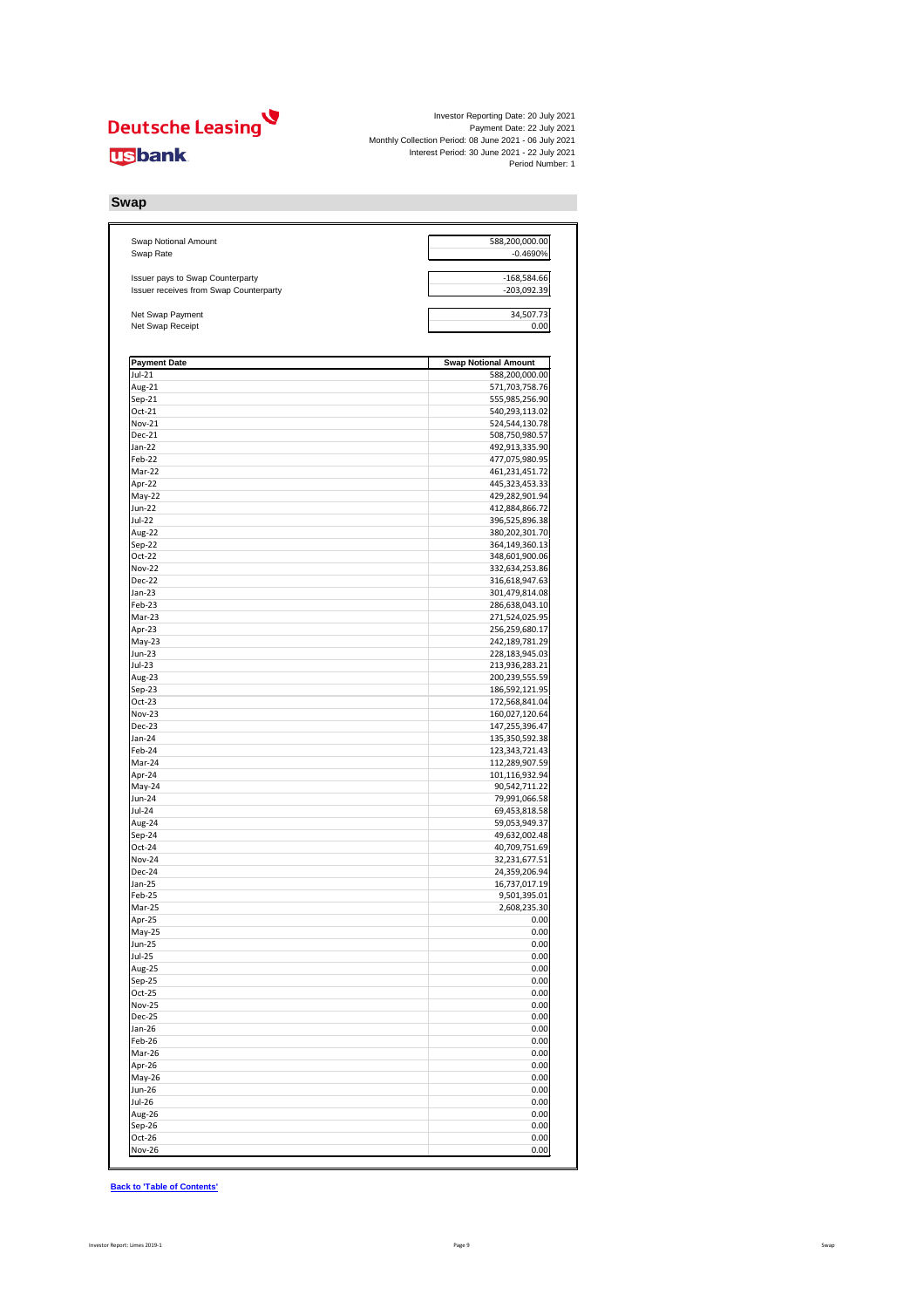

| <b>Available Distribution Amount</b>                                                                                                                                                                                                                                                                                |               |  |  |  |
|---------------------------------------------------------------------------------------------------------------------------------------------------------------------------------------------------------------------------------------------------------------------------------------------------------------------|---------------|--|--|--|
| (a) any Collections and Deemed Collections received or collected by the Servicer pursuant to the<br>Receivables Purchase Agreement during the relevant Collection Period immediately preceding<br>such Payment Date                                                                                                 | 18,497,333.14 |  |  |  |
| (b) the amount standing to the credit of the Liquidity Reserve Account Ledger                                                                                                                                                                                                                                       | 3,250,000.00  |  |  |  |
| (c) the Net Swap Receipts                                                                                                                                                                                                                                                                                           | 0.00          |  |  |  |
| (d) the Enforcement Proceeds                                                                                                                                                                                                                                                                                        | 0.00          |  |  |  |
| (e) upon the occurrence of a Servicer Termination Event, the amounts standing to the credit of the<br>Commingling Reserve Account Ledger to the extent that the Servicer has, as of the relevant<br>Payment Date, failed to transfer to the Issuer any Collections in relation to the relevant Collection<br>Period | 0.00          |  |  |  |
| (f) any other amounts (if any) standing to the credit of the Distribution Account Ledger                                                                                                                                                                                                                            | 0.00          |  |  |  |
| <b>Available Distribution Amount</b>                                                                                                                                                                                                                                                                                | 21,747,333.14 |  |  |  |

| <b>Principal Redemption</b>                                                      |                |
|----------------------------------------------------------------------------------|----------------|
| Aggregate Outstanding Portfolio Principal Amount                                 | 633,503,758.76 |
| Aggregate Outstanding Note Principal Amount of all Notes (previous Payment Date) | 650,000,000.00 |
| Required Principal Redemption Amount                                             | 16,496,241.24  |
| <b>Class A Principal Redemption Amount</b>                                       | 16,496,241.24  |
| <b>Class B Principal Redemption Amount</b>                                       | 0.00           |
| Subordinated Loan Redemption Amount                                              | 0.00           |

| Enf<br>vent :<br><u>ucilicii.</u><br>. | <b>NC</b><br>$\sim$ |
|----------------------------------------|---------------------|

|                                                                                                                                                                                                                                                                                                                                                                             |               |               | <b>Available Distribution</b> |                  |
|-----------------------------------------------------------------------------------------------------------------------------------------------------------------------------------------------------------------------------------------------------------------------------------------------------------------------------------------------------------------------------|---------------|---------------|-------------------------------|------------------|
| <b>Pre-Enforcement Priority of Payments</b>                                                                                                                                                                                                                                                                                                                                 | <b>Due</b>    | Paid          | <b>Amount remaining</b>       | <b>Shortfall</b> |
|                                                                                                                                                                                                                                                                                                                                                                             |               |               | 21,747,333.14                 |                  |
| (a) any due and payable Statutory Claims                                                                                                                                                                                                                                                                                                                                    | 0.00          | 0.00          | 21,747,333.14                 | 0.00             |
| (b) any due and payable Trustee Expenses                                                                                                                                                                                                                                                                                                                                    | 0.00          | 0.00          | 21,747,333.14                 | 0.00             |
| (c) any due and payable Administrative Expenses                                                                                                                                                                                                                                                                                                                             | 26,134.50     | 26,134.50     | 21,721,198.64                 | 0.00             |
| (d) any due and payable Servicing Fee to the Servicer                                                                                                                                                                                                                                                                                                                       | 0.00          | 0.00          | 21,721,198.64                 | 0.00             |
| (e) any due and payable Net Swap Payments and swap termination payments under the Swap<br>Agreement to the Swap Counterparty (provided that the Swap Counterparty is not the defaulting<br>party (as defined in the Swap Agreement) and there has been no termination of the Swap<br>Agreement (due to a termination event relating to the Swap Counterparty's downgrade)); | 34,507.73     | 34,507.73     | 21,686,690.91                 | 0.00             |
| (f) any due and payable Class A Interest Amount on the Class A Notes, plus any Interest Shortfall of<br>the Class A Notes                                                                                                                                                                                                                                                   | 48,526.50     | 48,526.50     | 21,638,164.41                 | 0.00             |
| (g) the Liquidity Reserve Required Amount to the Liquidity Reserve Account Ledger                                                                                                                                                                                                                                                                                           | 3,250,000.00  | 3,250,000.00  | 18,388,164.41                 | 0.00             |
| (h) the Class A Principal Redemption Amount in respect of the redemption of the Class A Notes<br>until the Aggregate Outstanding Note Principal Amount of the Class A Notes is reduced to zero                                                                                                                                                                              | 16,496,241.24 | 16,496,241.24 | 1,891,923.17                  | 0.00             |
| (i) any due and payable Class B Interest Amount on the Class B Note, plus any Interest Shortfall of<br>the Class B Note                                                                                                                                                                                                                                                     | 37,766.67     | 37,766.67     | 1,854,156.50                  | 0.00             |
| (j) the Class B Principal Redemption Amount in respect of the redemption of the Class B Note until<br>the Aggregate Outstanding Note Principal Amount of the Class B Note is reduced to zero                                                                                                                                                                                | 0.00          | 0.00          | 1,854,156.50                  | 0.00             |
| (k) in or towards payment of the Subordinated Swap Amount                                                                                                                                                                                                                                                                                                                   | 0.00          | 0.00          | 1,854,156.50                  | 0.00             |
| (I) any due and payable Subordinated Loan Interest, including any Subordinated Loan Interest<br><b>Shortfall Amount</b>                                                                                                                                                                                                                                                     | 2,979.17      | 2,979.17      | 1,851,177.33                  | 0.00             |
| (m) the Subordinated Loan Redemption Amount in respect of the redemption of the Subordinated<br>Loan until the Subordinated Loan is reduced to zero                                                                                                                                                                                                                         | 0.00          | 0.00          | 1,851,177.33                  | 0.00             |
| (n) any Excess Value to the Seller                                                                                                                                                                                                                                                                                                                                          | 1,851,177.33  | 1,851,177.33  | 0.00                          | 0.00             |

Sum of payments: 21,747,333.14

| <b>Post-Enforcement Priority of Payments</b>                                                                                                                                                                                                                                                                                                                               | <b>Due</b>       | Paid | <b>Available Distribution</b><br><b>Amount remaining</b> | <b>Shortfall</b> |
|----------------------------------------------------------------------------------------------------------------------------------------------------------------------------------------------------------------------------------------------------------------------------------------------------------------------------------------------------------------------------|------------------|------|----------------------------------------------------------|------------------|
|                                                                                                                                                                                                                                                                                                                                                                            |                  |      | 0.00                                                     |                  |
| (a) any due and payable Statutory Claims                                                                                                                                                                                                                                                                                                                                   | 0.00             | 0.00 | 0.00                                                     | 0.00             |
| (b) any due and payable Trustee Expenses                                                                                                                                                                                                                                                                                                                                   | 0.00             | 0.00 | 0.00                                                     | 0.00             |
| (c) any due and payable Administrative Expenses                                                                                                                                                                                                                                                                                                                            | 0.00             | 0.00 | 0.00                                                     | 0.00             |
| (d) any due and payable Servicing Fee to the Servicer                                                                                                                                                                                                                                                                                                                      | 0.00             | 0.00 | 0.00                                                     | 0.00             |
| (e) any due and payable Net Swap Payments and swap termination payments under the Swap<br>Agreement to the Swap Counterparty (provided that the Swap Counterparty is not the defaulting<br>party (as defined in the Swap Agreement) and there has been no termination of the Swap<br>Agreement (due to a termination event relating to the Swap Counterparty's downgrade)) | 0.00             | 0.00 | 0.00                                                     | 0.00             |
| (f) any due and payable Class A Interest Amount on the Class A Notes, plus any Interest Shortfall of<br>the Class A Notes                                                                                                                                                                                                                                                  | 0.00             | 0.00 | 0.00                                                     | 0.00             |
| (g) any amount in respect of the redemption of the Class A Notes until the Aggregate Outstanding<br>Note Principal Amount of the Class A Notes is reduced to zero                                                                                                                                                                                                          | 0.00             | 0.00 | 0.00                                                     | 0.00             |
| (h) any due and payable Class B Interest Amount on the Class B Note, plus any Interest Shortfall of<br>the Class B Notes                                                                                                                                                                                                                                                   | 0.00             | 0.00 | 0.00                                                     | 0.00             |
| (i) any amount in respect of the redemption of the Class B Notes until the Aggregate Outstanding<br>Note Principal Amount of the Class B Notes is reduced to zero                                                                                                                                                                                                          | 0.00             | 0.00 | 0.00                                                     | 0.00             |
| (j) in or towards payment of the Subordinated Swap Amount                                                                                                                                                                                                                                                                                                                  | 0.00             | 0.00 | 0.00                                                     | 0.00             |
| (k) any due and payable Subordinated Loan Interest, including any Subordinated Loan Interest<br>Shortfall Amount                                                                                                                                                                                                                                                           | 0.00             | 0.00 | 0.00                                                     | 0.00             |
| (I) any amounts in respect of the redemption of the Subordinated Loan until the Subordinated Loan<br>is reduced to zero                                                                                                                                                                                                                                                    | 0.00             | 0.00 | 0.00                                                     | 0.00             |
| (m) any Excess Value to the Seller                                                                                                                                                                                                                                                                                                                                         | 0.00             | 0.00 | 0.00                                                     | 0.00             |
|                                                                                                                                                                                                                                                                                                                                                                            | Sum of payments: | 0.00 |                                                          |                  |

**Back to 'Table of Contents'**

### **Available Distribution Amount & Priority of Payments**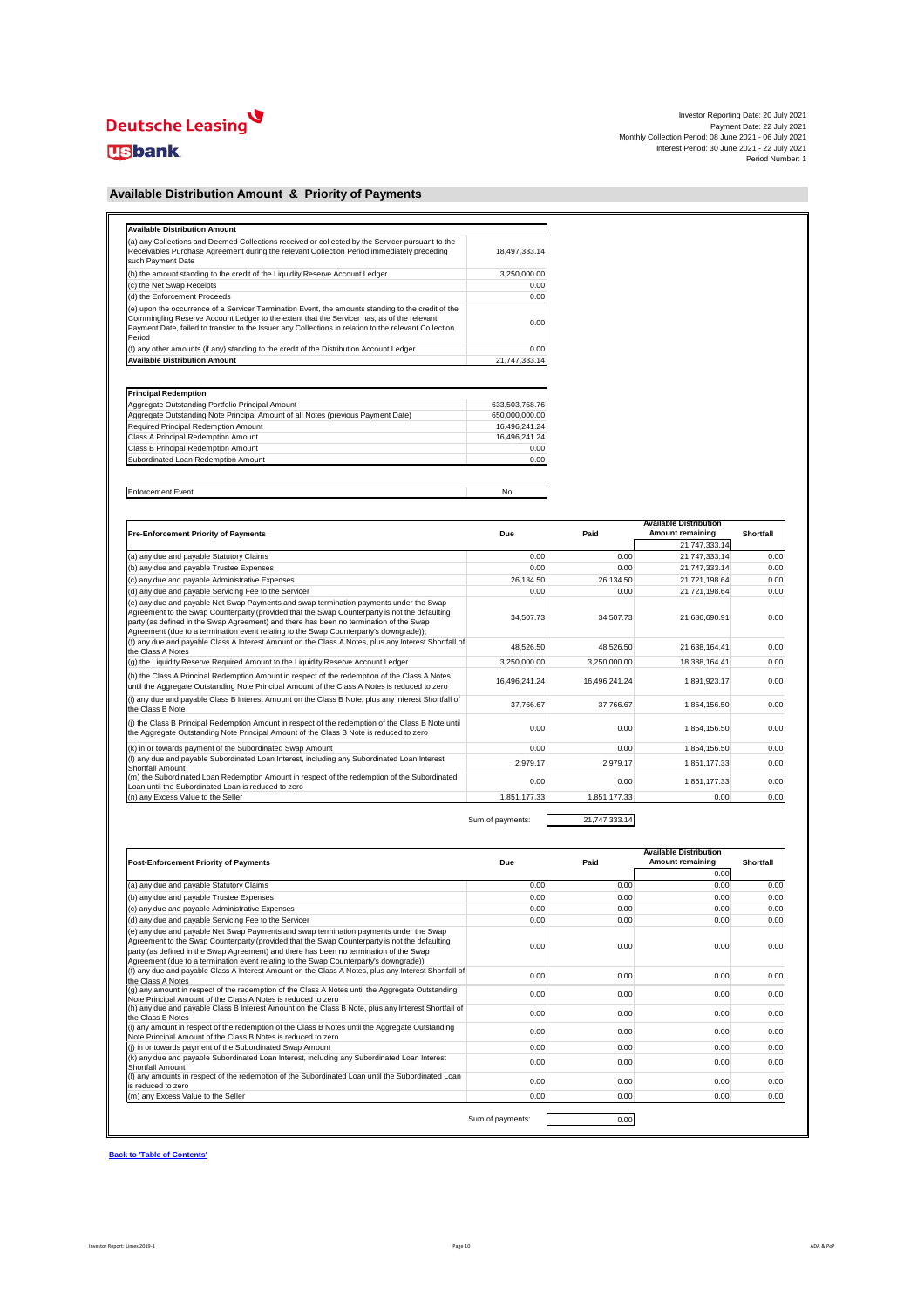

**Back to 'Table of Contents'**

#### **Risk Retention**

| <b>Credit Enhancement - at Closing</b>              | <b>Size</b><br>(in EUR) | <b>Credit Enhancement</b><br>(in EUR) | <b>Credit Enhancement</b><br>(in %) | <b>Attachment Point</b><br>(in %) |
|-----------------------------------------------------|-------------------------|---------------------------------------|-------------------------------------|-----------------------------------|
| <b>Class A Notes</b>                                | 588,200,000.00          | 65,050,000.00                         | 10.01%                              | 9.51%                             |
| <b>Class B Notes</b>                                | 61,800,000.00           | 3,250,000.00                          | 0.50%                               | 0.00%                             |
| Subordinated Loan                                   | 3,250,000.00            |                                       |                                     |                                   |
|                                                     | <b>Size</b>             | <b>Credit Enhancement</b>             | <b>Credit Enhancement</b>           | <b>Attachment Point</b>           |
| <b>Credit Enhancement - on current Payment Date</b> | (in EUR)                | (in EUR)                              | (in %)                              | (in %)                            |
| <b>Class A Notes</b>                                | 571,703,758.76          | 65,050,000.00                         | 10.27%                              | 9.76%                             |
| <b>Class B Notes</b>                                | 61,800,000.00           | 3,250,000.00                          | 0.51%                               | 0.00%                             |
| Subordinated Loan                                   | 3,250,000.00            |                                       |                                     |                                   |
| <b>Retention of net economic interest</b>           |                         | <b>Total amount</b><br>(in EUR)       | <b>Retention</b><br>(in %)          |                                   |
| <b>Class B Notes</b>                                |                         | 61,800,000.00                         |                                     |                                   |
| Subordinated Loan                                   |                         | 3,250,000.00                          |                                     |                                   |
|                                                     |                         |                                       |                                     |                                   |
| <b>Retention by the Seller</b>                      |                         | 65,050,000.00                         | 10.27%                              |                                   |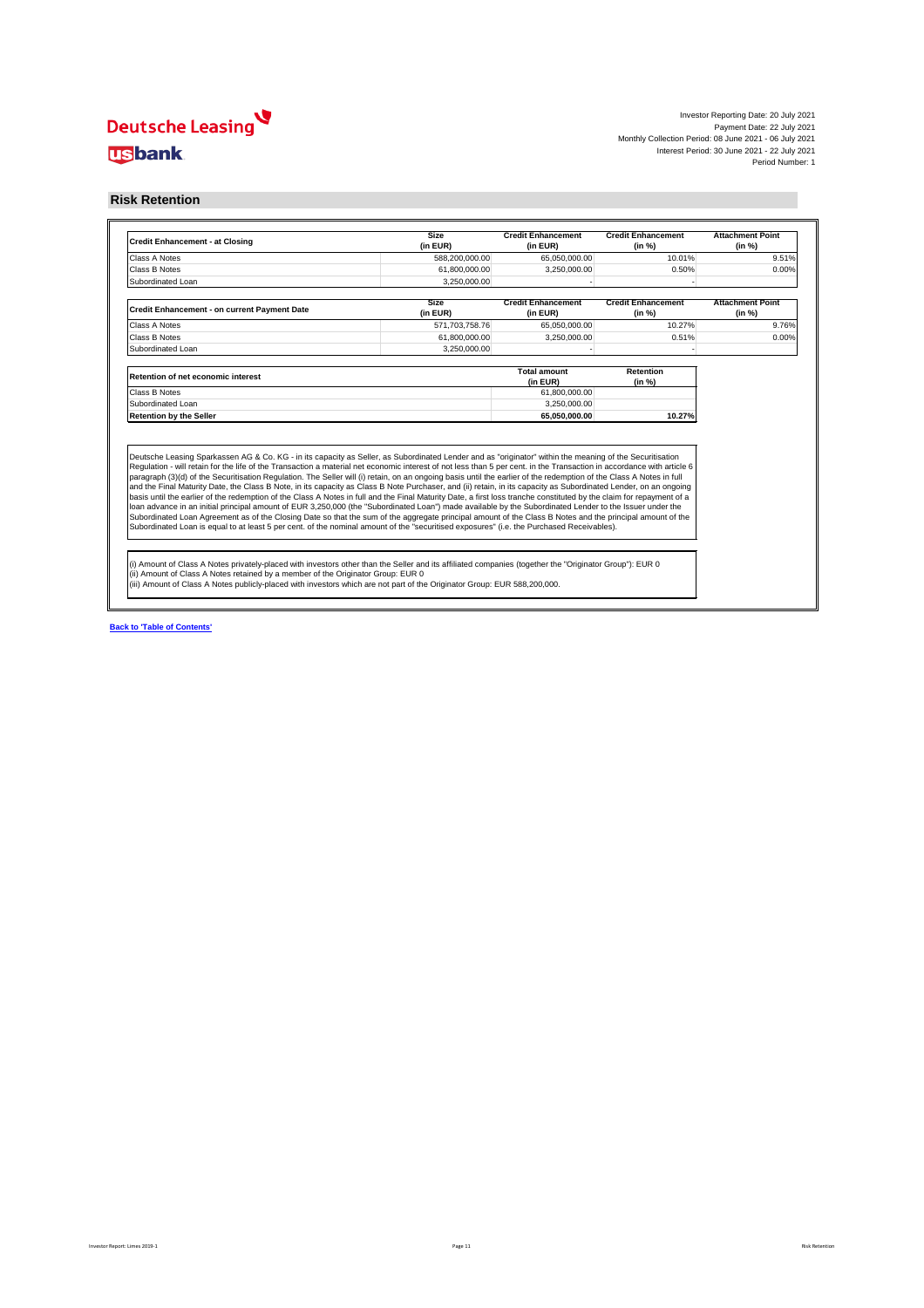

Investor Reporting Date: 20.07.2021 Payment Date: 22.07.2021 Monthly Collection Period: 08.06.2021 - 06.07.2021 Interest Period: 30.06.2021 - 22.07.2021 Period Number: 1

| 18,497,333.14<br>2,057,789.61<br>0.00 |
|---------------------------------------|
|                                       |
|                                       |
|                                       |
| 903,721.72                            |
| 15,535,821.81                         |
| 0.00                                  |
| 0.00                                  |
| 0.00                                  |
| 0.00                                  |
| 0.00                                  |
| 56,697.09                             |
| 633,503,758.76                        |
|                                       |

**Back to 'Table of Contents'**

### **Collection Report**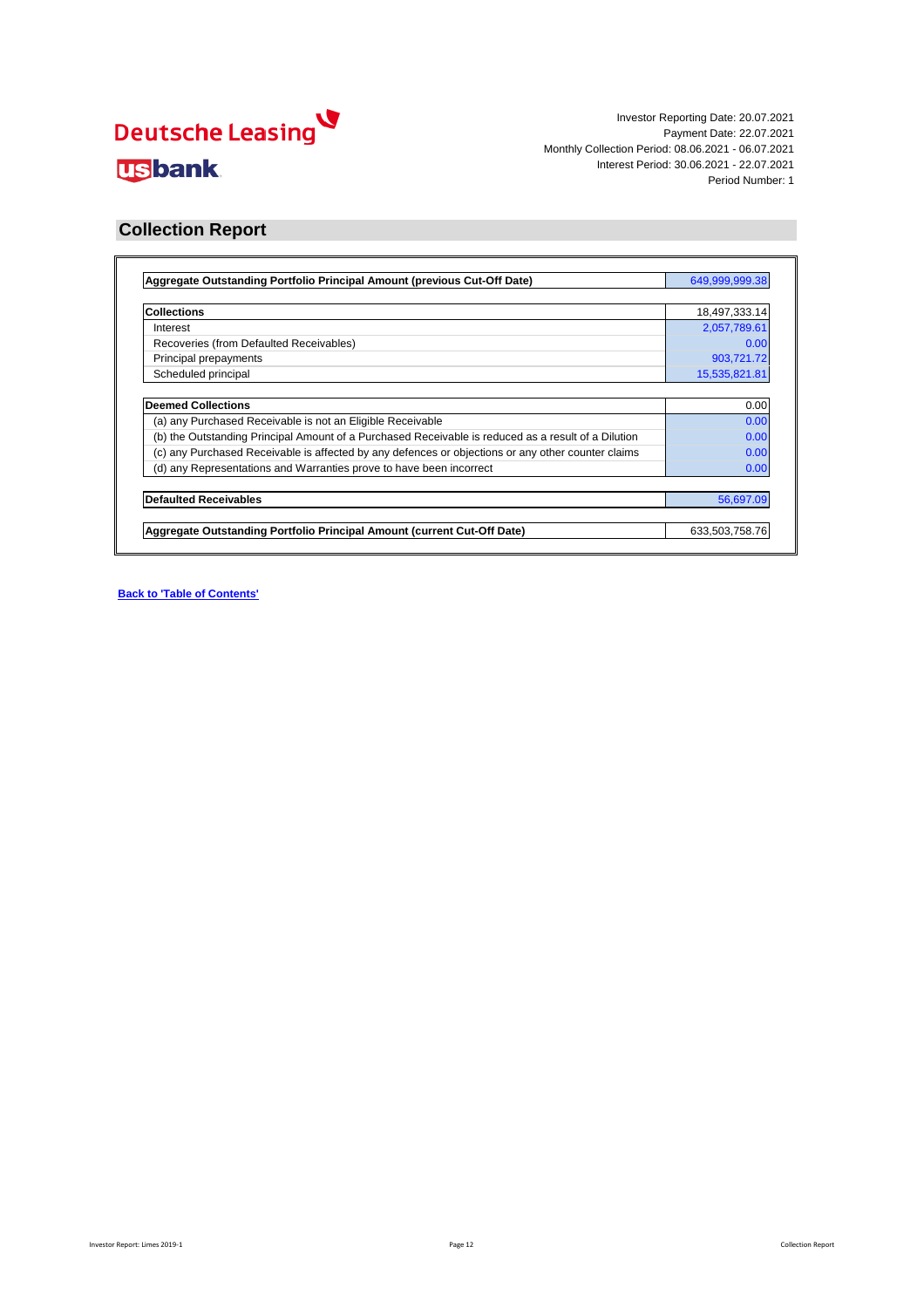# **Deutsche Leasing usbank**



Period: 30.06.2021 - 22.07.2021<br>Period: 30.06.2021 - 22.07.2021

|                      |                                                                                                               |                                                                             |                          | PREPAYMENTS              |                                 |                                                          | DEFAULTS                 |                          |                                   |                                                                                                                                                                                                                                           | RECOVERIES                      |                                    |                 |                          |                |                          |                          |                          |                          |                      |                          | DELINQUENCIES            |                          |                          |                          |                          |                          |                          |
|----------------------|---------------------------------------------------------------------------------------------------------------|-----------------------------------------------------------------------------|--------------------------|--------------------------|---------------------------------|----------------------------------------------------------|--------------------------|--------------------------|-----------------------------------|-------------------------------------------------------------------------------------------------------------------------------------------------------------------------------------------------------------------------------------------|---------------------------------|------------------------------------|-----------------|--------------------------|----------------|--------------------------|--------------------------|--------------------------|--------------------------|----------------------|--------------------------|--------------------------|--------------------------|--------------------------|--------------------------|--------------------------|--------------------------|--------------------------|
| Period               | <b>Cut-Off Date</b>                                                                                           | <b>Aggregate Outstanding</b><br><b>Portfolio Principal</b><br><b>Amount</b> | Prepayments              | <b>SMM</b>               | <b>CPR</b>                      | <b>Number of</b><br><b>Defaulted</b><br><b>Contracts</b> | <b>Defaults</b>          | Cumulative Defaults      | Cumulative<br><b>Default Rate</b> | <b>Recoveries</b>                                                                                                                                                                                                                         | Cumulative<br><b>Recoveries</b> | <b>Cumulative</b><br>Recovery Rate | <b>Period</b>   | <b>Cut-Off Date</b>      | Not delinquent | $1-30$ days              | 31-60 days               | 61-90 days               | 91-120 days              | 121-150 days         | > 150 days               | Not delinquent           | 1-30 days                | 31-60 days               | 61-90 days               | 91-120 days              | 121-150 days             | > 150 days               |
|                      | 07/06/2021                                                                                                    | 649,999,999                                                                 | <b>Contract Contract</b> | <b>Contract Contract</b> | <b>Contract Contract Street</b> | <b>Contract Contract</b>                                 | <b>Contract Contract</b> | <b>Contract Contract</b> | <b>Contract Contract Contract</b> | <b>Service</b> State                                                                                                                                                                                                                      | and the company of the company  | <b>Contractor</b>                  |                 | 07/06/2021               | 649,999,999.3  | <b>Contract Contract</b> | <b>Contract Contract</b> | <b>Contract Contract</b> | <b>Contract Contract</b> | $\sim 100$ m $^{-1}$ | <b>Contract Contract</b> | <b>Contract Contract</b> | <b>Contract Contract</b> | <b>Contract Contract</b> | <b>Contract Contract</b> | <b>Contract Contract</b> | <b>Contract Contract</b> | <b>Contract Contract</b> |
|                      | 06/07/2021                                                                                                    | 633,503,758.7                                                               | 903,721.72               | $0.07\%$                 | $0.83\%$                        |                                                          | 56.697.0                 | 56,697.09                | 0.01%                             |                                                                                                                                                                                                                                           |                                 | $0.00\%$                           |                 | 06/07/2021               | 630,875,673.80 | 2,628,084.96             |                          |                          |                          |                      |                          | 99.6%                    | 0.4%                     | $0.0\%$                  | $0.0\%$                  | $0.0\%$                  | $0.0\%$                  | $0.0\%$                  |
|                      | 06/08/2021                                                                                                    |                                                                             |                          |                          |                                 |                                                          |                          |                          |                                   |                                                                                                                                                                                                                                           |                                 |                                    |                 | 06/08/2021               |                |                          |                          |                          |                          |                      |                          |                          |                          |                          |                          |                          |                          |                          |
|                      | 06/09/2021<br>06/10/2021                                                                                      |                                                                             |                          |                          |                                 |                                                          |                          |                          |                                   | <b>CONTRACTOR</b>                                                                                                                                                                                                                         |                                 |                                    |                 | 06/09/2021<br>06/10/2021 |                |                          |                          |                          |                          |                      |                          |                          |                          |                          |                          |                          |                          |                          |
|                      | 06/11/2021                                                                                                    |                                                                             |                          |                          |                                 |                                                          |                          |                          |                                   | and the state of the state of the state of the state of the state of the state of the state of the state of th                                                                                                                            |                                 |                                    |                 | 06/11/2021               |                |                          |                          |                          |                          |                      |                          |                          |                          |                          |                          |                          |                          |                          |
|                      | 06/12/2021                                                                                                    |                                                                             |                          |                          |                                 |                                                          |                          |                          |                                   | <b>Contract Contract Contract Contract Contract Contract Contract Contract Contract Contract Contract Contract Co</b>                                                                                                                     |                                 |                                    |                 | 06/12/2021               |                |                          |                          |                          |                          |                      |                          |                          |                          |                          |                          |                          |                          |                          |
|                      | 06/01/2022                                                                                                    |                                                                             |                          |                          |                                 |                                                          |                          |                          |                                   |                                                                                                                                                                                                                                           |                                 |                                    |                 | 06/01/2022               |                |                          |                          |                          |                          |                      |                          |                          |                          |                          |                          |                          |                          |                          |
|                      | 06/02/2022                                                                                                    |                                                                             |                          |                          |                                 |                                                          |                          |                          |                                   |                                                                                                                                                                                                                                           |                                 |                                    |                 | 06/02/2022               |                |                          |                          |                          |                          |                      |                          |                          |                          |                          |                          |                          |                          |                          |
| - 10                 | 06/03/2022<br>06/04/2022                                                                                      |                                                                             |                          |                          |                                 |                                                          |                          |                          |                                   |                                                                                                                                                                                                                                           |                                 |                                    |                 | 06/03/2022<br>06/04/2022 |                |                          |                          |                          |                          |                      |                          |                          |                          |                          |                          |                          |                          |                          |
| 11                   | 06/05/2022                                                                                                    |                                                                             |                          |                          |                                 |                                                          |                          |                          |                                   |                                                                                                                                                                                                                                           |                                 |                                    | $-11$           | 06/05/2022               |                |                          |                          |                          |                          |                      |                          |                          |                          |                          |                          |                          |                          |                          |
| 12                   | 06/06/2022                                                                                                    |                                                                             |                          |                          |                                 |                                                          |                          |                          |                                   |                                                                                                                                                                                                                                           |                                 |                                    |                 | 06/06/2022               |                |                          |                          |                          |                          |                      |                          |                          |                          |                          |                          |                          |                          |                          |
| 13                   | 06/07/2022                                                                                                    |                                                                             |                          |                          |                                 |                                                          |                          |                          |                                   |                                                                                                                                                                                                                                           |                                 |                                    | - 13            | 06/07/2022               |                |                          |                          |                          |                          |                      |                          |                          |                          |                          |                          |                          |                          |                          |
| 14                   | 06/08/2022                                                                                                    |                                                                             |                          |                          |                                 |                                                          |                          |                          |                                   |                                                                                                                                                                                                                                           |                                 |                                    | $\overline{14}$ | 06/08/2022               |                |                          |                          |                          |                          |                      |                          |                          |                          |                          |                          |                          |                          |                          |
| 15<br>16             | 06/09/2022<br>06/10/2022                                                                                      |                                                                             |                          |                          |                                 |                                                          |                          |                          |                                   |                                                                                                                                                                                                                                           |                                 |                                    |                 | 06/09/2022<br>06/10/2022 |                |                          |                          |                          |                          |                      |                          |                          |                          |                          |                          |                          |                          |                          |
| 17                   | 06/11/2022                                                                                                    |                                                                             |                          |                          |                                 |                                                          |                          |                          |                                   |                                                                                                                                                                                                                                           |                                 |                                    | 17              | 06/11/2022               |                |                          |                          |                          |                          |                      |                          |                          |                          |                          |                          |                          |                          |                          |
| - 18                 | 06/12/2022                                                                                                    |                                                                             |                          |                          |                                 |                                                          |                          |                          |                                   |                                                                                                                                                                                                                                           |                                 |                                    |                 | 06/12/2022               |                |                          |                          |                          |                          |                      |                          |                          |                          |                          |                          |                          |                          |                          |
| 19                   | 06/01/2023                                                                                                    |                                                                             |                          |                          |                                 |                                                          |                          |                          |                                   | <b>Contract Contract Contract Contract Contract Contract Contract Contract Contract Contract Contract Contract Co</b>                                                                                                                     |                                 |                                    |                 | 06/01/2023               |                |                          |                          |                          |                          |                      |                          |                          |                          |                          |                          |                          |                          |                          |
| 20                   | 06/02/2023                                                                                                    |                                                                             |                          |                          |                                 |                                                          |                          |                          |                                   |                                                                                                                                                                                                                                           |                                 |                                    | 20              | 06/02/2023               |                |                          |                          |                          |                          |                      |                          |                          |                          |                          |                          |                          |                          |                          |
| 21<br>22             | 06/03/2023<br>06/04/2023                                                                                      |                                                                             |                          |                          |                                 |                                                          |                          |                          |                                   | and the state of the state of the state of the state of the state of the state of the state of the state of th<br>$\mathcal{L}(\mathcal{L})$ and $\mathcal{L}(\mathcal{L})$ and $\mathcal{L}(\mathcal{L})$ and $\mathcal{L}(\mathcal{L})$ |                                 |                                    | ່າາ             | 06/03/2023<br>06/04/2023 |                |                          |                          |                          |                          |                      |                          |                          |                          |                          |                          |                          |                          |                          |
| 23                   | 06/05/2023                                                                                                    |                                                                             |                          |                          |                                 |                                                          |                          |                          |                                   |                                                                                                                                                                                                                                           |                                 |                                    |                 | 06/05/2023               |                |                          |                          |                          |                          |                      |                          |                          |                          |                          |                          |                          |                          |                          |
| 24                   | 06/06/2023                                                                                                    |                                                                             |                          |                          |                                 |                                                          |                          |                          |                                   |                                                                                                                                                                                                                                           |                                 |                                    |                 | 06/06/2023               |                |                          |                          |                          |                          |                      |                          |                          |                          |                          |                          |                          |                          |                          |
| 25                   | 06/07/2023                                                                                                    |                                                                             |                          |                          |                                 |                                                          |                          |                          |                                   |                                                                                                                                                                                                                                           |                                 |                                    |                 | 06/07/2023               |                |                          |                          |                          |                          |                      |                          |                          |                          |                          |                          |                          |                          |                          |
|                      | 06/08/2023                                                                                                    |                                                                             |                          |                          |                                 |                                                          |                          |                          |                                   |                                                                                                                                                                                                                                           |                                 |                                    |                 | 06/08/2023               |                |                          |                          |                          |                          |                      |                          |                          |                          |                          |                          |                          |                          |                          |
| 27                   | 06/09/2023<br>06/10/2023                                                                                      |                                                                             |                          |                          |                                 |                                                          |                          |                          |                                   |                                                                                                                                                                                                                                           |                                 |                                    |                 | 06/09/2023               |                |                          |                          |                          |                          |                      |                          |                          |                          |                          |                          |                          |                          |                          |
| 29                   | 06/11/2023                                                                                                    |                                                                             |                          |                          |                                 |                                                          |                          |                          |                                   |                                                                                                                                                                                                                                           |                                 |                                    |                 | 06/10/2023<br>06/11/2023 |                |                          |                          |                          |                          |                      |                          |                          |                          |                          |                          |                          |                          |                          |
| 30                   | 06/12/2023                                                                                                    |                                                                             |                          |                          |                                 |                                                          |                          |                          |                                   |                                                                                                                                                                                                                                           |                                 |                                    | - 30            | 06/12/2023               |                |                          |                          |                          |                          |                      |                          |                          |                          |                          |                          |                          |                          |                          |
| $-31$                | 06/01/2024                                                                                                    |                                                                             |                          |                          |                                 |                                                          |                          |                          |                                   |                                                                                                                                                                                                                                           |                                 |                                    |                 | 06/01/2024               |                |                          |                          |                          |                          |                      |                          |                          |                          |                          |                          |                          |                          |                          |
| 32                   | 06/02/2024                                                                                                    |                                                                             |                          |                          |                                 |                                                          |                          |                          |                                   |                                                                                                                                                                                                                                           |                                 |                                    | ຼດ              | 06/02/2024               |                |                          |                          |                          |                          |                      |                          |                          |                          |                          |                          |                          |                          |                          |
| 33<br>34             | 06/03/2024                                                                                                    |                                                                             |                          |                          |                                 |                                                          |                          |                          |                                   |                                                                                                                                                                                                                                           |                                 |                                    | $\mathcal{A}$   | 06/03/2024               |                |                          |                          |                          |                          |                      |                          |                          |                          |                          |                          |                          |                          |                          |
| へくら                  | 06/04/2024<br>06/05/2024                                                                                      |                                                                             |                          |                          |                                 |                                                          |                          |                          |                                   |                                                                                                                                                                                                                                           |                                 |                                    |                 | 06/04/2024<br>06/05/2024 |                |                          |                          |                          |                          |                      |                          |                          |                          |                          |                          |                          |                          |                          |
| - 36                 | 06/06/2024                                                                                                    |                                                                             |                          |                          |                                 |                                                          |                          |                          |                                   | <b>Contract Contract Contract Contract Contract Contract Contract Contract Contract Contract Contract Contract Co</b>                                                                                                                     |                                 |                                    |                 | 06/06/2024               |                |                          |                          |                          |                          |                      |                          |                          |                          |                          |                          |                          |                          |                          |
| - 37                 | 06/07/2024                                                                                                    |                                                                             |                          |                          |                                 |                                                          |                          |                          |                                   |                                                                                                                                                                                                                                           |                                 |                                    | - 27            | 06/07/2024               |                |                          |                          |                          |                          |                      |                          |                          |                          |                          |                          |                          |                          |                          |
|                      | 06/08/2024                                                                                                    |                                                                             |                          |                          |                                 |                                                          |                          |                          |                                   | <b>Contract Contract Contract Contract Contract Contract Contract Contract Contract Contract Contract Contract Co</b>                                                                                                                     |                                 |                                    |                 | 06/08/2024               |                |                          |                          |                          |                          |                      |                          |                          |                          |                          |                          |                          |                          |                          |
| -39<br>- 40          | 06/09/2024<br>06/10/2024                                                                                      |                                                                             |                          |                          |                                 |                                                          |                          |                          |                                   | and the state of the state of the state of the state of the state of the state of the state of the state of th                                                                                                                            |                                 |                                    | ാറ              | 06/09/2024               |                |                          |                          |                          |                          |                      |                          |                          |                          |                          |                          |                          |                          |                          |
| 41                   | 06/11/2024                                                                                                    |                                                                             |                          |                          |                                 |                                                          |                          |                          |                                   |                                                                                                                                                                                                                                           |                                 |                                    |                 | 06/10/2024<br>06/11/2024 |                |                          |                          |                          |                          |                      |                          |                          |                          |                          |                          |                          |                          |                          |
| - 42                 | 06/12/2024                                                                                                    |                                                                             |                          |                          |                                 |                                                          |                          |                          |                                   | $\mathcal{L}^{\text{max}}_{\text{max}}$ and $\mathcal{L}^{\text{max}}_{\text{max}}$ and $\mathcal{L}^{\text{max}}_{\text{max}}$                                                                                                           |                                 |                                    |                 | 06/12/2024               |                |                          |                          |                          |                          |                      |                          |                          |                          |                          |                          |                          |                          |                          |
| 43                   | 06/01/2025                                                                                                    |                                                                             |                          |                          |                                 |                                                          |                          |                          |                                   |                                                                                                                                                                                                                                           |                                 |                                    |                 | 06/01/2025               |                |                          |                          |                          |                          |                      |                          |                          |                          |                          |                          |                          |                          |                          |
| - 44                 | 06/02/2025                                                                                                    |                                                                             |                          |                          |                                 |                                                          |                          |                          |                                   |                                                                                                                                                                                                                                           |                                 |                                    |                 | 06/02/2025               |                |                          |                          |                          |                          |                      |                          |                          |                          |                          |                          |                          |                          |                          |
| - 45<br>-46          | 06/03/2025<br>06/04/2025                                                                                      |                                                                             |                          |                          |                                 |                                                          |                          |                          |                                   |                                                                                                                                                                                                                                           |                                 |                                    |                 | 06/03/2025<br>06/04/2025 |                |                          |                          |                          |                          |                      |                          |                          |                          |                          |                          |                          |                          |                          |
| 47                   | 06/05/2025                                                                                                    |                                                                             |                          |                          |                                 |                                                          |                          |                          |                                   |                                                                                                                                                                                                                                           |                                 |                                    | $\overline{A7}$ | 06/05/2025               |                |                          |                          |                          |                          |                      |                          |                          |                          |                          |                          |                          |                          |                          |
| -48                  | 06/06/2025                                                                                                    |                                                                             |                          |                          |                                 |                                                          |                          |                          |                                   |                                                                                                                                                                                                                                           |                                 |                                    |                 | 06/06/2025               |                |                          |                          |                          |                          |                      |                          |                          |                          |                          |                          |                          |                          |                          |
| 49                   | 06/07/2025                                                                                                    |                                                                             |                          |                          |                                 |                                                          |                          |                          |                                   |                                                                                                                                                                                                                                           |                                 |                                    |                 | 06/07/2025               |                |                          |                          |                          |                          |                      |                          |                          |                          |                          |                          |                          |                          |                          |
| 50                   | 06/08/2025                                                                                                    |                                                                             |                          |                          |                                 |                                                          |                          |                          |                                   |                                                                                                                                                                                                                                           |                                 |                                    |                 | 06/08/2025               |                |                          |                          |                          |                          |                      |                          |                          |                          |                          |                          |                          |                          |                          |
| 51<br>52             | 06/09/2025<br>06/10/2025                                                                                      |                                                                             |                          |                          |                                 |                                                          |                          |                          |                                   |                                                                                                                                                                                                                                           |                                 |                                    | 51<br>- 52      | 06/09/2025<br>06/10/2025 |                |                          |                          |                          |                          |                      |                          |                          |                          |                          |                          |                          |                          |                          |
| 53                   | 06/11/2025                                                                                                    |                                                                             |                          |                          |                                 |                                                          |                          |                          |                                   | <b>Contract Contract Contract Contract Contract Contract Contract Contract Contract Contract Contract Contract Co</b>                                                                                                                     |                                 |                                    | 53              | 06/11/2025               |                |                          |                          |                          |                          |                      |                          |                          |                          |                          |                          |                          |                          |                          |
| - 54                 | 06/12/2025                                                                                                    |                                                                             |                          |                          |                                 |                                                          |                          |                          |                                   |                                                                                                                                                                                                                                           |                                 |                                    | FA              | 06/12/2025               |                |                          |                          |                          |                          |                      |                          |                          |                          |                          |                          |                          |                          |                          |
| - 55                 | 06/01/2026                                                                                                    |                                                                             |                          |                          |                                 |                                                          |                          |                          |                                   | <b>Contract Contract Contract Contract Contract Contract Contract Contract Contract Contract Contract Contract Co</b>                                                                                                                     |                                 |                                    |                 | 06/01/2026               |                |                          |                          |                          |                          |                      |                          |                          |                          |                          |                          |                          |                          |                          |
|                      | $\begin{array}{ c c c c c }\hline \rule{0pt}{12pt} & 56 & \rule{0pt}{12pt} & 06/02/2026 \\\hline \end{array}$ |                                                                             |                          |                          |                                 |                                                          |                          |                          |                                   |                                                                                                                                                                                                                                           |                                 |                                    | 56              | 06/02/2026               |                |                          |                          |                          |                          |                      |                          |                          |                          |                          |                          |                          |                          |                          |
| 57                   | 06/03/2026<br>06/04/2026                                                                                      |                                                                             |                          |                          |                                 |                                                          |                          |                          |                                   | and the state of the state of the state of the state of the state of the state of the state of the state of th<br><b>Contract Contract Contract Contract Contract Contract Contract Contract Contract Contract Contract Contract Co</b>   |                                 |                                    | 57<br>58        | 06/03/2026<br>06/04/2026 |                |                          |                          |                          |                          |                      |                          |                          |                          |                          |                          |                          |                          |                          |
| $\frac{58}{1}$<br>59 | 06/05/2026                                                                                                    |                                                                             |                          |                          |                                 |                                                          |                          |                          |                                   | and the state of the state of the state of the state of the state of the state of the state of the state of th                                                                                                                            |                                 |                                    | <b>EQ</b>       | 06/05/2026               |                |                          |                          |                          |                          |                      |                          |                          |                          |                          |                          |                          |                          |                          |
| ഭറ                   | 06/06/2026                                                                                                    |                                                                             |                          |                          |                                 |                                                          |                          |                          |                                   |                                                                                                                                                                                                                                           |                                 |                                    |                 | 06/06/2026               |                |                          |                          |                          |                          |                      |                          |                          |                          |                          |                          |                          |                          |                          |

**Back to 'Table of Contents'**

#### **Performance Performance**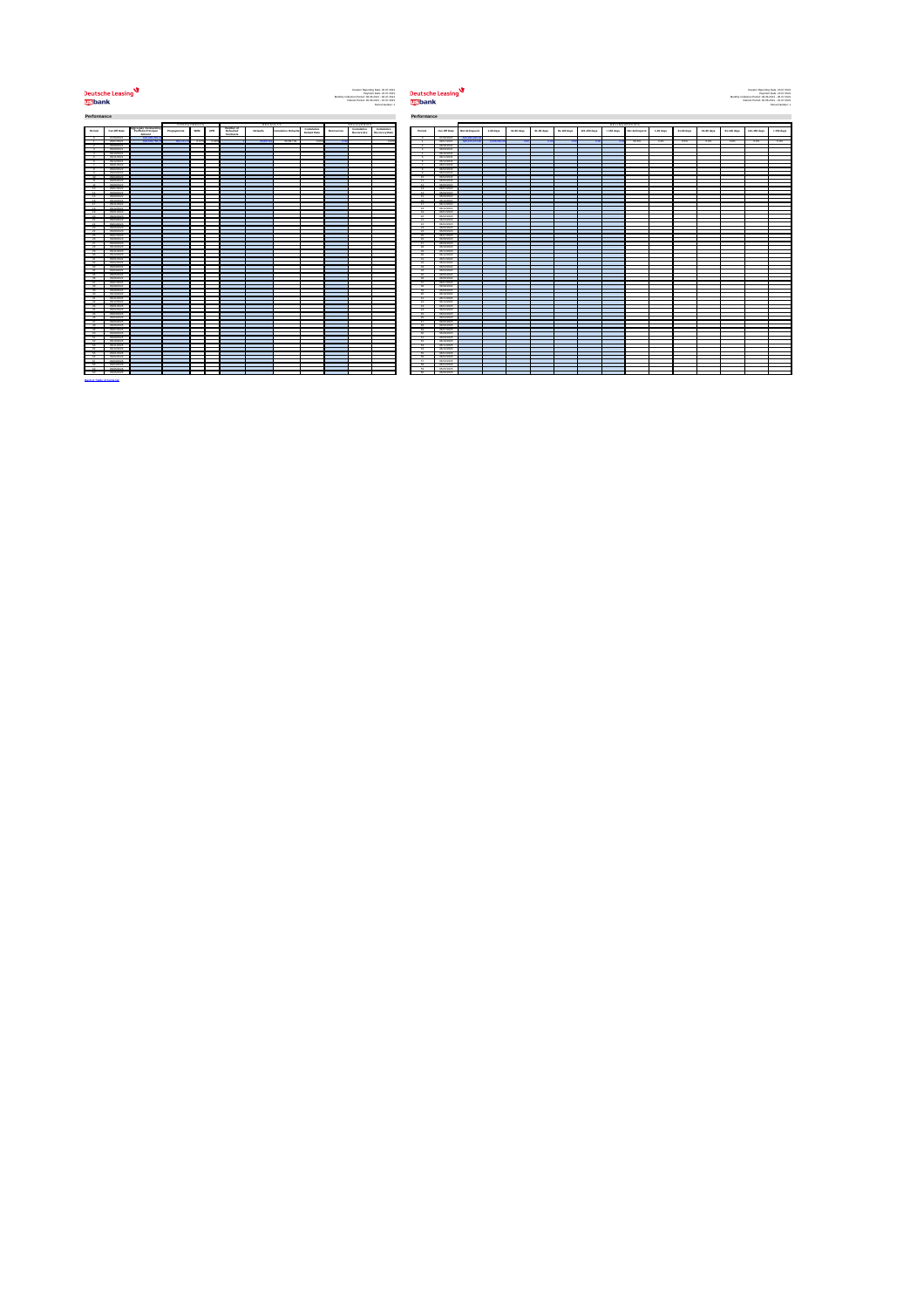

Investor Reporting Date: 20.07.2021 Payment Date: 22.07.2021 Monthly Collection Period: 08.06.2021 - 06.07.2021 Interest Period: 30.06.2021 - 22.07.2021 Period Number: 1

| <b>Period</b><br><b>Cut-Off Date</b> |            | <b>Aggregate Outstanding Portfolio</b><br><b>Principal Amount</b> |               |  |
|--------------------------------------|------------|-------------------------------------------------------------------|---------------|--|
| 0                                    | 06/07/2021 | 633,503,758.76                                                    | 0.00          |  |
| T                                    | 06/08/2021 | 617,785,256.90                                                    | 15,718,501.86 |  |
| 2                                    | 06/09/2021 | 602,093,113.02                                                    | 15,692,143.88 |  |
| 3                                    | 06/10/2021 | 586,344,130.78                                                    | 15,748,982.24 |  |
| 4                                    | 06/11/2021 | 570,550,980.57                                                    | 15,793,150.21 |  |
| 5                                    | 06/12/2021 | 554,713,335.90                                                    | 15,837,644.67 |  |
| 6                                    | 06/01/2022 | 538,875,980.95                                                    | 15,837,354.95 |  |
| 7                                    | 06/02/2022 | 523,031,451.72                                                    | 15,844,529.23 |  |
| 8                                    | 06/03/2022 | 507,123,453.33                                                    | 15,907,998.39 |  |
| 9                                    | 06/04/2022 | 491,082,901.94                                                    | 16,040,551.39 |  |
| 10                                   | 06/05/2022 | 474,684,866.72                                                    | 16,398,035.22 |  |
| 11                                   | 06/06/2022 | 458,325,896.38                                                    | 16,358,970.34 |  |
| 12                                   | 06/07/2022 | 442,002,301.70                                                    | 16,323,594.68 |  |
| 13                                   | 06/08/2022 | 425,949,360.13                                                    | 16,052,941.57 |  |
| 14                                   | 06/09/2022 | 410,401,900.06                                                    | 15,547,460.07 |  |
|                                      |            |                                                                   |               |  |
| 15                                   | 06/10/2022 | 394,434,253.86                                                    | 15,967,646.20 |  |
| 16                                   | 06/11/2022 | 378,418,947.63                                                    | 16,015,306.23 |  |
| 17                                   | 06/12/2022 | 363,279,814.08                                                    | 15,139,133.55 |  |
| 18                                   | 06/01/2023 | 348,438,043.10                                                    | 14,841,770.98 |  |
| 19                                   | 06/02/2023 | 333,324,025.95                                                    | 15,114,017.15 |  |
| 20                                   | 06/03/2023 | 318,059,680.17                                                    | 15,264,345.78 |  |
| 21                                   | 06/04/2023 | 303,989,781.29                                                    | 14,069,898.88 |  |
| 22                                   | 06/05/2023 | 289,983,945.03                                                    | 14,005,836.26 |  |
| 23                                   | 06/06/2023 | 275,736,283.21                                                    | 14,247,661.82 |  |
| 24                                   | 06/07/2023 | 262,039,555.59                                                    | 13,696,727.62 |  |
| 25                                   | 06/08/2023 | 248,392,121.95                                                    | 13,647,433.64 |  |
|                                      |            |                                                                   |               |  |
| 26                                   | 06/09/2023 | 234,368,841.04                                                    | 14,023,280.91 |  |
| 27                                   | 06/10/2023 | 221,827,120.64                                                    | 12,541,720.40 |  |
| 28                                   | 06/11/2023 | 209,055,396.47                                                    | 12,771,724.17 |  |
| 29                                   | 06/12/2023 | 197,150,592.38                                                    | 11,904,804.09 |  |
| 30                                   | 06/01/2024 | 185, 143, 721. 43                                                 | 12,006,870.95 |  |
| 31                                   | 06/02/2024 | 174,089,907.59                                                    | 11,053,813.84 |  |
| 32                                   | 06/03/2024 | 162,916,932.94                                                    | 11,172,974.65 |  |
| 33                                   | 06/04/2024 | 152,342,711.22                                                    | 10,574,221.72 |  |
|                                      |            |                                                                   |               |  |
| 34                                   | 06/05/2024 | 141,791,066.58                                                    | 10,551,644.64 |  |
| 35                                   | 06/06/2024 | 131,253,818.58                                                    | 10,537,248.00 |  |
| 36                                   | 06/07/2024 | 120,853,949.37                                                    | 10,399,869.21 |  |
| 37                                   | 06/08/2024 | 111,432,002.48                                                    | 9,421,946.89  |  |
| 38                                   | 06/09/2024 | 102,509,751.69                                                    | 8,922,250.79  |  |
| 39                                   | 06/10/2024 | 94,031,677.51                                                     | 8,478,074.18  |  |
| 40                                   | 06/11/2024 | 86,159,206.94                                                     | 7,872,470.57  |  |
| 41                                   | 06/12/2024 | 78,537,017.19                                                     | 7,622,189.75  |  |
| 42                                   | 06/01/2025 | 71,301,395.01                                                     | 7,235,622.18  |  |
| 43                                   | 06/02/2025 | 64,408,235.30                                                     | 6,893,159.71  |  |
| 44                                   | 06/03/2025 | 58, 187, 232. 90                                                  | 6,221,002.40  |  |
|                                      | 06/04/2025 |                                                                   |               |  |
| 45                                   |            | 52,867,518.60                                                     | 5,319,714.30  |  |
| 46                                   | 06/05/2025 | 47,940,944.92                                                     | 4,926,573.68  |  |
| 47                                   | 06/06/2025 | 41,719,910.19                                                     | 6,221,034.73  |  |
| 48                                   | 06/07/2025 | 36,670,208.84                                                     | 5,049,701.35  |  |
| 49                                   | 06/08/2025 | 31,941,900.54                                                     | 4,728,308.30  |  |
| 50                                   | 06/09/2025 | 27,886,864.84                                                     | 4,055,035.70  |  |
| 51                                   | 06/10/2025 | 23,464,077.29                                                     | 4,422,787.55  |  |
| 52                                   | 06/11/2025 | 20,418,638.60                                                     | 3,045,438.69  |  |
| 53                                   | 06/12/2025 | 18,090,174.69                                                     | 2,328,463.91  |  |
| 54                                   | 06/01/2026 | 13,761,419.75                                                     | 4,328,754.94  |  |
|                                      |            |                                                                   |               |  |
| 55                                   | 06/02/2026 | 11,620,276.89                                                     | 2,141,142.86  |  |
| 56                                   | 06/03/2026 | 9,689,198.33                                                      | 1,931,078.56  |  |
| 57                                   | 06/04/2026 | 8,240,278.21                                                      | 1,448,920.12  |  |
| 58                                   | 06/05/2026 | 7,083,059.79                                                      | 1,157,218.42  |  |
| 59                                   | 06/06/2026 | 5,982,359.39                                                      | 1,100,700.40  |  |
| 60                                   | 06/07/2026 | 4,918,362.61                                                      | 1,063,996.78  |  |
| 61                                   | 06/08/2026 | 4,233,631.42                                                      | 684,731.19    |  |
| 62                                   | 06/09/2026 | 3,269,522.31                                                      | 964,109.11    |  |
|                                      |            |                                                                   |               |  |
| 63                                   | 06/10/2026 | 2,761,766.49                                                      | 507,755.82    |  |
| 64                                   | 06/11/2026 | 1,393,306.40                                                      | 1,368,460.09  |  |
| 65                                   | 06/12/2026 | 879,708.31                                                        | 513,598.09    |  |
| 66                                   | 06/01/2027 | 595,022.39                                                        | 284,685.92    |  |
| 67                                   | 06/02/2027 | 122,192.98                                                        | 472,829.41    |  |
| 68                                   | 06/03/2027 | 3,124.71                                                          | 119,068.27    |  |
| 69                                   | 06/04/2027 | 0.00                                                              | 3,124.71      |  |
| 70                                   | 06/05/2027 | 0.00                                                              | 0.00          |  |
| 71                                   | 06/06/2027 | 0.00                                                              | 0.00          |  |
|                                      |            |                                                                   |               |  |
| 72                                   | 06/07/2027 | 0.00                                                              | 0.00          |  |
| 73                                   | 06/08/2027 | 0.00                                                              | 0.00          |  |
| 74                                   | 06/09/2027 | <b>U.UU</b>                                                       | 0.00          |  |
| 75                                   | 06/10/2027 | 0.00                                                              | 0.00          |  |
| 76                                   | 06/11/2027 | 0.00                                                              | 0.00          |  |
| 77                                   | 06/12/2027 | 0.00                                                              | 0.00          |  |
| 78                                   | 06/01/2028 | 0.00                                                              | 0.00          |  |
|                                      |            |                                                                   |               |  |
| 79                                   | 06/02/2028 | 0.00                                                              | 0.00          |  |
| 80                                   | 06/03/2028 | 0.00                                                              | 0.00          |  |
| 81                                   | 06/04/2028 | 0.00                                                              | 0.00          |  |
| 82                                   | 06/05/2028 | 0.00                                                              | 0.00          |  |

**Back to 'Table of Contents'**

### **Amortisation Schedule**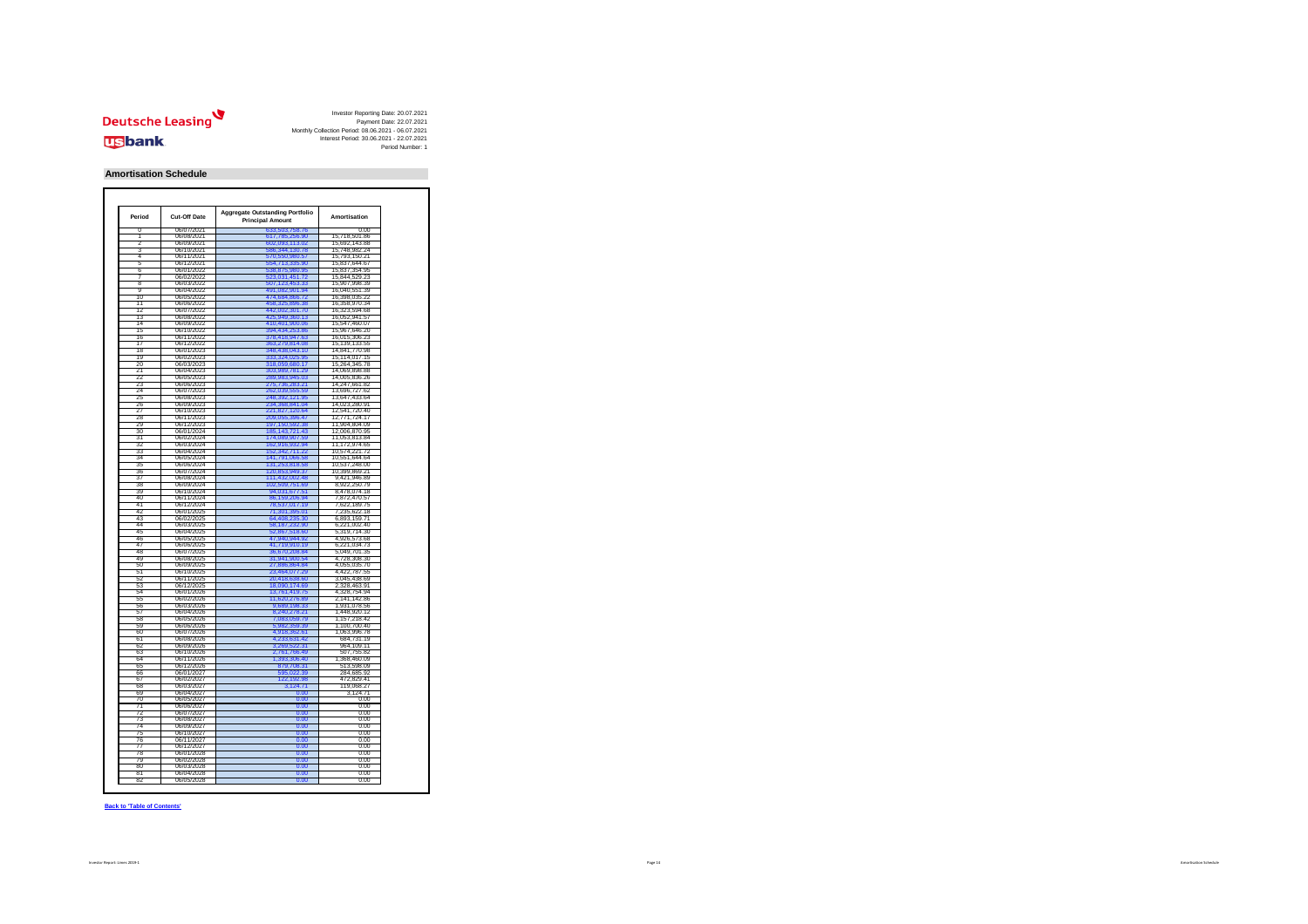

Investor Reporting Date: 20.07.2021 Payment Date: 22.07.2021 Monthly Collection Period: 08.06.2021 - 06.07.2021 Interest Period: 30.06.2021 - 22.07.2021 Period Number: 1

#### **Stratification Tables**

| <b>Contract Type</b> | <b>Number</b> | % of Number | <b>Outstanding Principal Amount (EUR)</b> | % Outstanding Principal Amount |
|----------------------|---------------|-------------|-------------------------------------------|--------------------------------|
| ∟easing              | 3,54'         | 21.89%      | 179,026,863.63                            | 28.26%                         |
| Hire Purchase        | 12,639        | 78.11%      | 454,476,895.13                            | 71.74%                         |
| <b>Grand Total</b>   | 16,180        | 100.00%     | 633,503,758.76                            | 100.00%                        |

| <b>Asset Type</b>      | <b>Number</b> | % of Number | <b>Outstanding Principal Amount (EUR)</b> | % Outstanding Principal Amount |
|------------------------|---------------|-------------|-------------------------------------------|--------------------------------|
| <b>Other Equipment</b> | 6,262         | 38.70%      | 247,535,385.89                            | 39.07%                         |
| Construction Machinery | 3,200         | 19.78%      | 193,314,104.02                            | 30.52%                         |
| Vehicles               | 6.718         | 41.52%      | 192,654,268.85                            | 30.41%                         |
| <b>Grand Total</b>     | 16,180        | 100.00%     | 633,503,758.76                            | 100.00%                        |

| <b>Outstanding Principal Amount (EUR)</b> | <b>Number</b>  | % of Number | <b>Outstanding Principal Amount (EUR)</b> | % Outstanding Principal Amount |
|-------------------------------------------|----------------|-------------|-------------------------------------------|--------------------------------|
| $[0 - 10,000]$                            | 3,513          | 21.71%      | 22,222,862.39                             | 3.51%                          |
| $[10,000-20,000]$                         | 4,513          | 27.89%      | 66,175,919.38                             | 10.45%                         |
| $[20,000-30,000]$                         | 2,627          | 16.24%      | 64,412,351.76                             | 10.17%                         |
| $[30,000-40,000]$                         | 1,573          | 9.72%       | 54,614,139.46                             | 8.62%                          |
| $[40,000-50,000]$                         | 936            | 5.78%       | 41,586,855.32                             | 6.56%                          |
| $[50,000-60,000]$                         | 619            | 3.83%       | 33,980,688.82                             | 5.36%                          |
| [60,000-70,000 [                          | 437            | 2.70%       | 28,217,930.89                             | 4.45%                          |
| [70,000-80,000 [                          | 321            | 1.98%       | 23,968,612.22                             | 3.78%                          |
| $[80,000-90,000]$                         | 275            | 1.70%       | 23,300,171.85                             | 3.68%                          |
| [ 90,000-100,000 [                        | 212            | 1.31%       | 20,045,832.23                             | 3.16%                          |
| [100,000-150,000 [                        | 595            | 3.68%       | 71,873,535.26                             | 11.35%                         |
| [150,000-200,000 [                        | 222            | 1.37%       | 38,000,111.68                             | 6.00%                          |
| [200,000-250,000 [                        | 98             | 0.61%       | 21,737,645.52                             | 3.43%                          |
| $[250,000-300,000]$                       | 73             | 0.45%       | 19,779,722.63                             | 3.12%                          |
| [ 300,000-350,000 [                       | 39             | 0.24%       | 12,525,517.67                             | 1.98%                          |
| [ 350,000-400,000 [                       | 20             | 0.12%       | 7,452,128.96                              | 1.18%                          |
| [400,000-450,000 [                        | 13             | 0.08%       | 5,546,012.14                              | 0.88%                          |
| [450,000-500,000 [                        | 22             | 0.14%       | 10,383,619.90                             | 1.64%                          |
| [ 500,000-1,000,000 [                     | 50             | 0.31%       | 34, 105, 466. 38                          | 5.38%                          |
| $[1,000,000-2,000,000]$                   | 20             | 0.12%       | 27,950,148.01                             | 4.41%                          |
| $>=2,000,000$                             | $\overline{2}$ | 0.01%       | 5,624,486.29                              | 0.89%                          |
| <b>Grand Total</b>                        | 16,180         | 100.00%     | 633,503,758.76                            | 100.00%                        |

| Max     | 3,390,369.53 |
|---------|--------------|
| Min     | 834.64       |
| Average | 39,153.51    |
|         |              |

| <b>Instalment (EUR)</b> | <b>Number</b> | % of Number | <b>Outstanding Principal Amount (EUR)</b> | % Outstanding Principal Amount |
|-------------------------|---------------|-------------|-------------------------------------------|--------------------------------|
| $] 0 - 500 [$           | 6,586         | 40.70%      | 74,132,539.99                             | 11.70%                         |
| $[500-1,000]$           | 5,049         | 31.21%      | 125,982,737.45                            | 19.89%                         |
| $[1,000-1,500]$         | 1,880         | 11.62%      | 82,837,356.61                             | 13.08%                         |
| $[1,500-2,000]$         | 832           | 5.14%       | 51,994,019.62                             | 8.21%                          |
| $[2,000-2,500]$         | 534           | 3.30%       | 43,972,701.26                             | 6.94%                          |
| $[2,500-3,000]$         | 358           | 2.21%       | 35,724,365.57                             | 5.64%                          |
| $[3,000-3,500]$         | 220           | 1.36%       | 26,667,800.65                             | 4.21%                          |
| $[3,500-4,000]$         | 176           | 1.09%       | 23,253,516.09                             | 3.67%                          |
| $[4,000-4,500]$         | 104           | 0.64%       | 14,756,019.86                             | 2.33%                          |
| $[4,500-5,000]$         | 79            | 0.49%       | 13,417,551.35                             | 2.12%                          |
| $[5,000-10,000]$        | 232           | 1.43%       | 55,392,356.94                             | 8.74%                          |
| [10,000-15,000 [        | 64            | 0.40%       | 25,692,054.66                             | 4.06%                          |
| $[15,000-20,000]$       | 31            | 0.19%       | 19,932,486.43                             | 3.15%                          |
| $[20,000-25,000]$       | 16            | 0.10%       | 14,387,358.30                             | 2.27%                          |
| $[25,000-30,000]$       | 8             | 0.05%       | 10,472,035.98                             | 1.65%                          |
| $[30,000-35,000]$       |               | 0.02%       | 4,262,436.99                              | 0.67%                          |
| $[35,000-40,000]$       | 2             | 0.01%       | 2,911,107.88                              | 0.46%                          |
| $>= 40,000$             | 5             | 0.03%       | 7,715,313.13                              | 1.22%                          |
| <b>Grand Total</b>      | 16,180        | 100.00%     | 633,503,758.76                            | 100.00%                        |

| Max                     | 69,164.00 |
|-------------------------|-----------|
| Min                     | 56.00     |
| Average                 | 1,090.51  |
| <b>Weighted Average</b> | 4,955.52  |

| <b>Original Term</b> | <b>Number</b> | % of Number | <b>Outstanding Principal Amount (EUR)</b> | % Outstanding Principal Amount |
|----------------------|---------------|-------------|-------------------------------------------|--------------------------------|
| $12 - 24$            | 19            | 0.12%       | 322,347.11                                | 0.05%                          |
| $24-36$ [            | 313           | 1.93%       | 9,440,257.53                              | 1.49%                          |
| $36-48$              | 2,454         | 15.17%      | 54,834,137.78                             | 8.66%                          |
| $148-60$             | 4,881         | 30.17%      | 155,354,932.01                            | 24.52%                         |
| $[60-72]$            | 6,020         | 37.21%      | 272,467,996.48                            | 43.01%                         |
| 72-84                | 2,351         | 14.53%      | 133,551,436.67                            | 21.08%                         |
| $>= 84$              | 142           | 0.88%       | 7,532,651.18                              | 1.19%                          |
| <b>Grand Total</b>   | 16,180        | 100.00%     | 633,503,758.76                            | 100.00%                        |

| Max              | 84.00 |
|------------------|-------|
| Min              | 18.00 |
| Average          | 54.88 |
| Weighted Average | 58.15 |

| Seasoning          | <b>Number</b> | % of Number | <b>Outstanding Principal Amount (EUR)</b> | % Outstanding Principal Amount |
|--------------------|---------------|-------------|-------------------------------------------|--------------------------------|
| $[0 - 12]$         | 4,848         | 29.96%      | 228,269,922.58                            | 36.03%                         |
| $[12-24]$          | 7,536         | 46.58%      | 296,359,448.31                            | 46.78%                         |
| $[24-36]$          | 2,435         | 15.05%      | 74,114,196.10                             | 11.70%                         |
| $[36 - 48]$        | 977           | 6.04%       | 26,259,798.03                             | 4.15%                          |
| $>= 48$            | 384           | 2.37%       | 8,500,393.74                              | 1.34%                          |
| <b>Grand Total</b> | 16,180        | 100.00%     | 633,503,758.76                            | 100.00%                        |

| Max              | 71.00 |
|------------------|-------|
| Min              | 2.00  |
| Average          | 18.33 |
| Weighted Average | 16.33 |

| <b>Remaining Term</b> | <b>Number</b> | % of Number | <b>Outstanding Principal Amount (EUR)</b> | % Outstanding Principal Amount |
|-----------------------|---------------|-------------|-------------------------------------------|--------------------------------|
| $\mathsf{I}$ <24      | 3,101         | 19.17%      | 58,838,657.76                             | 9.29%                          |
| [24-36]               | 4,319         | 26.69%      | 130,587,865.53                            | 20.61%                         |
| $[36 - 48]$           | 4,803         | 29.68%      | 209,419,630.36                            | 33.06%                         |
| $[48-60]$             | 3,247         | 20.07%      | 182,030,218.59                            | 28.73%                         |
| $[60-72]$             | 710           | 4.39%       | 52,627,386.52                             | 8.31%                          |





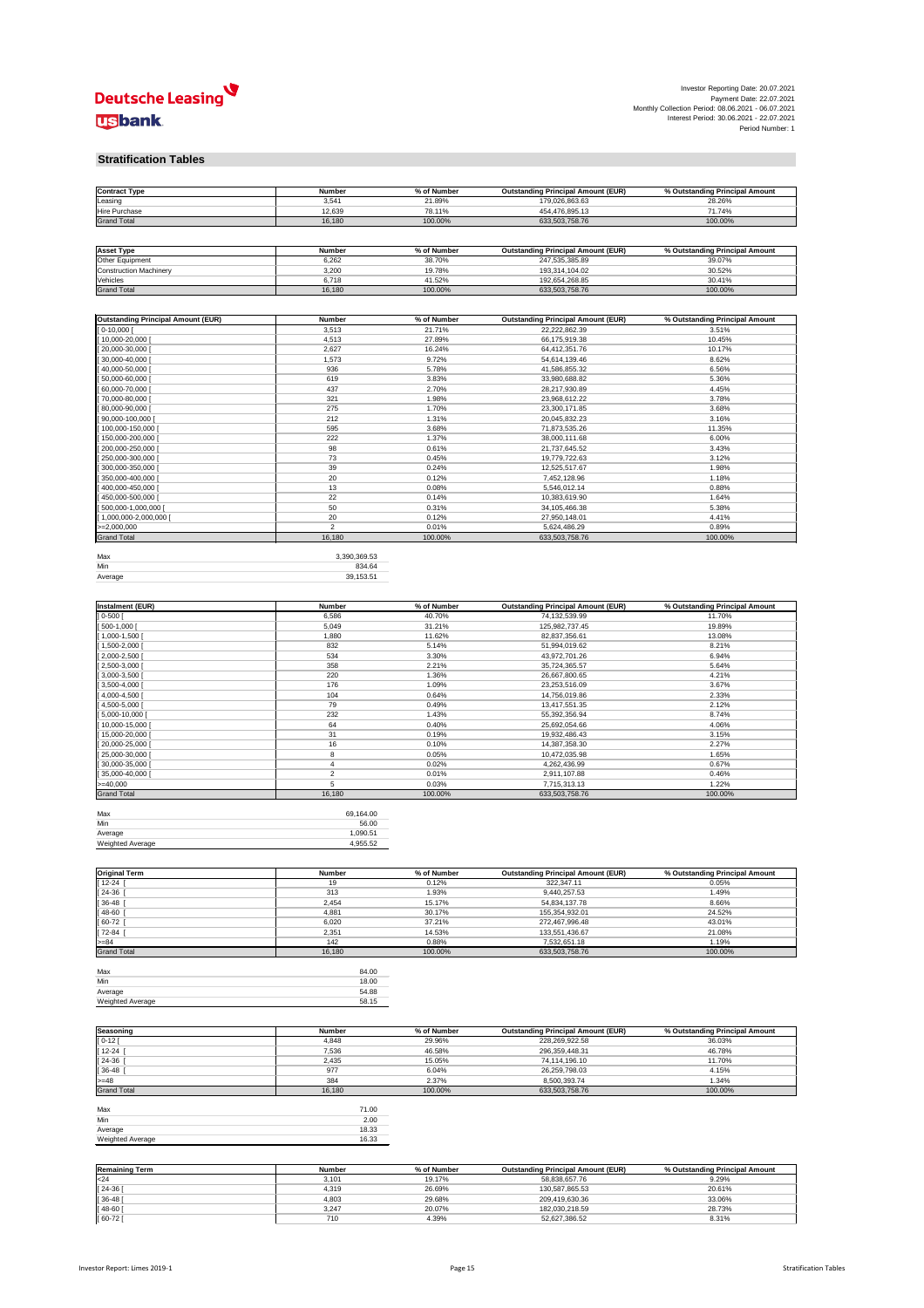| <b>Grand Total</b>      | 16,180 | 100.00% | 633,503,758.76 | 100.00% |
|-------------------------|--------|---------|----------------|---------|
|                         |        |         |                |         |
| Max                     | 70.00  |         |                |         |
| Min                     | 11.00  |         |                |         |
| Average                 | 36.56  |         |                |         |
| <b>Weighted Average</b> | 41.82  |         |                |         |

| <b>Origination Year</b> | <b>Number</b> | % of Number | <b>Outstanding Principal Amount (EUR)</b> | % Outstanding Principal Amount |
|-------------------------|---------------|-------------|-------------------------------------------|--------------------------------|
| 2015                    | 14            | 0.09%       | 154,124.39                                | 0.02%                          |
| 2016                    | 155           | 0.96%       | 3,600,443.26                              | 0.57%                          |
| 2017                    | 578           | 3.57%       | 12,806,553.33                             | 2.02%                          |
| 2018                    | 1,338         | 8.27%       | 37,032,480.59                             | 5.85%                          |
| 2019                    | 5,106         | 31.56%      | 181,314,317.02                            | 28.62%                         |
| 2020                    | 7,191         | 44.44%      | 308,380,632.26                            | 48.68%                         |
| 2021                    | .798،         | 11.11%      | 90,215,207.91                             | 14.24%                         |
| <b>Grand Total</b>      | 16,180        | 100.00%     | 633,503,758.76                            | 100.00%                        |

| <b>Maturity Year</b> | <b>Number</b> | % of Number | <b>Outstanding Principal Amount (EUR)</b> | % Outstanding Principal Amount |
|----------------------|---------------|-------------|-------------------------------------------|--------------------------------|
| 2022                 | 1,644         | 10.16%      | 25,412,905.34                             | 4.01%                          |
| 2023                 | 3,870         | 23.92%      | 97,491,028.29                             | 15.39%                         |
| 2024                 | 4,496         | 27.79%      | 176,920,145.65                            | 27.93%                         |
| 2025                 | 4,248         | 26.25%      | 210,108,728.43                            | 33.17%                         |
| 2026                 | 1,713         | 10.59%      | 108,411,528.55                            | 17.11%                         |
| 2027                 | 209           | 1.29%       | 15,159,422.50                             | 2.39%                          |
| <b>Grand Total</b>   | 16,180        | 100.00%     | 633,503,758.76                            | 100.00%                        |

| Lessees (Top 20)   | <b>Number</b>  | % of Number | <b>Outstanding Principal Amount (EUR)</b> | % Outstanding Principal Amount |
|--------------------|----------------|-------------|-------------------------------------------|--------------------------------|
|                    |                | 0.01%       | 3,390,369.53                              | 0.54%                          |
|                    | 9              | 0.06%       | 2,562,497.75                              | 0.40%                          |
|                    | $\overline{2}$ | 0.01%       | 2,496,240.44                              | 0.39%                          |
|                    | 12             | 0.07%       | 2,320,501.30                              | 0.37%                          |
|                    |                | 0.01%       | 2,234,116.76                              | 0.35%                          |
|                    |                | 0.04%       | 2,216,460.86                              | 0.35%                          |
|                    | 2              | 0.01%       | 2,189,168.95                              | 0.35%                          |
|                    |                | 0.02%       | 2,009,375.21                              | 0.32%                          |
|                    | 8              | 0.05%       | 1,921,405.28                              | 0.30%                          |
| 10                 |                | 0.01%       | 1,814,702.04                              | 0.29%                          |
| 11                 | 8              | 0.05%       | 1,797,995.29                              | 0.28%                          |
| 12                 | 2              | 0.01%       | 1,683,624.64                              | 0.27%                          |
| 13                 | 2              | 0.01%       | 1,678,486.53                              | 0.26%                          |
| 14                 |                | 0.01%       | 1,656,368.69                              | 0.26%                          |
| 15                 |                | 0.02%       | 1,588,078.96                              | 0.25%                          |
| 16                 |                | 0.01%       | 1,566,027.99                              | 0.25%                          |
| 17                 | 5              | 0.03%       | 1,559,679.73                              | 0.25%                          |
| 18                 |                | 0.01%       | 1,510,277.03                              | 0.24%                          |
| 19                 |                | 0.02%       | 1,473,374.94                              | 0.23%                          |
| 20                 | 9              | 0.06%       | 1,424,616.59                              | 0.22%                          |
| <b>Grand Total</b> | 16,180         | 100.00%     | 633,503,758.76                            | 100.00%                        |

| <b>Amount (EUR)</b><br>.201<br><b>Numbe</b><br>Princ.<br>'Amoun<br>.<br>Outs<br>---<br>.<br>Numbe<br><i>'</i> rıncıpaı<br>וומחי"<br>standind<br>_esser<br>0<br>rnı<br>.<br>>tan⊾<br>unio – |  |  |  |
|--------------------------------------------------------------------------------------------------------------------------------------------------------------------------------------------|--|--|--|
|                                                                                                                                                                                            |  |  |  |

| <b>Direct Debit</b>   | 16.180         | 100,00%     | 633 503 758 76                            | 100 00%                        |
|-----------------------|----------------|-------------|-------------------------------------------|--------------------------------|
| <b>Payment Method</b> | <b>Number</b>  | % of Number | <b>Outstanding Principal Amount (EUR)</b> | % Outstanding Principal Amount |
|                       |                |             |                                           |                                |
| <b>Grand Total</b>    | 16,180         | 100.00%     | 633,503,758.76                            | 100.00%                        |
| 20                    | 9              | 0.06%       | 1,597,527.25                              | 0.25%                          |
| 19                    |                | 0.01%       | 1,656,368.69                              | 0.26%                          |
| 18                    |                | 0.01%       | 1,678,486.53                              | 0.26%                          |
| 17                    | $\overline{2}$ | 0.01%       | 1,683,624.64                              | 0.27%                          |
| 16                    | $\overline{2}$ | 0.01%       | 1,756,601.06                              | 0.28%                          |
| 15                    | 8              | 0.05%       | 1,797,995.29                              | 0.28%                          |
| 14                    |                | 0.01%       | 1,814,702.04                              | 0.29%                          |
| 13                    | 6              | 0.04%       | 1,873,024.12                              | 0.30%                          |
| 12                    |                | 0.06%       | 2,051,988.08                              | 0.32%                          |
| 11                    | $\overline{2}$ | 0.01%       | 2,189,168.95                              | 0.35%                          |
| 10                    |                | 0.01%       | 2,234,116.76                              | 0.35%                          |
| 9                     | 12             | 0.07%       | 2,320,501.30                              | 0.37%                          |
| 8                     | 9              | 0.06%       | 2,412,394.26                              | 0.38%                          |
| 17                    | 24             | 0.15%       | 2,493,422.45                              | 0.39%                          |
| 6                     | $\overline{2}$ | 0.01%       | 2,496,240.44                              | 0.39%                          |
| 5                     | 15             | 0.09%       | 2,540,670.09                              | 0.40%                          |
| 14                    | 23             | 0.14%       | 3,201,307.11                              | 0.51%                          |
| 3                     |                | 0.01%       | 3,390,369.53                              | 0.54%                          |
| 2                     | 42             | 0.26%       | 4,392,921.70                              | 0.69%                          |
| l 1                   | 13             | 0.08%       | 5,019,209.44                              | 0.79%                          |

| <b>IFAYILEIIL MELIIUU</b> | <b>INGHIDE</b> | 70 OI INUITIDEI | <b>Outstanding Principal Alliount (EUR)</b> | % Outstanding Frincipal Amount |
|---------------------------|----------------|-----------------|---------------------------------------------|--------------------------------|
| <b>Direct Debit</b>       | 16,180         | 100.00%         | 633,503,758.76                              | 100.00%                        |
| <b>Bank Transfer</b>      |                | $0.00\%$        | 0.00                                        | 0.00<br>U.UU%                  |
| <b>Grand Total</b>        | 16,180         | 100.00%         | 633,503,758.76                              | 100.00%                        |

| Payment<br>. Frequency | <b>Number</b> | $\sim$ $\sim$ $\sim$ $\sim$<br>. Number | <b>Outstanding Principal Amount (EUR)</b> | % Ou<br>cipal Amount<br>utstanding Princi |
|------------------------|---------------|-----------------------------------------|-------------------------------------------|-------------------------------------------|
| Monthly                | 16,180        | 100.00%                                 | $-7507$<br>633,503,758.76                 | 100.00%                                   |
| <b>Grand Total</b>     | 16,180        | 100.00%                                 | 633,503,758.76                            | 100.00%                                   |

| <b>Payment Day</b> | <b>Number</b> | % of Number | <b>Outstanding Principal Amount (EUR)</b> | % Outstanding Principal Amount |
|--------------------|---------------|-------------|-------------------------------------------|--------------------------------|
|                    | 16,148        | 99.80%      | 630,202,018.61                            | 99.48%                         |
| 15                 |               | 0.20%       | 3,301,740.15                              | 0.52%                          |
| <b>Grand Total</b> | 16,180        | 100.00%     | 633,503,758.76                            | 100.00%                        |

| <b>Discount Rate</b> | <b>Number</b> | 6 of Number | <b>Outstanding Principal Amount (EUR)</b> | % Outstanding Principal Amount |
|----------------------|---------------|-------------|-------------------------------------------|--------------------------------|
| 4.0%                 | 16,180        | 100.00%     | 633,503,758.76                            | 100.00%                        |
| <b>Grand Total</b>   | 16,180        | 100.00%     | 633,503,758.76                            | 100.00%                        |

| <b>NACE</b>                                   | <b>Number</b> | % of Number | <b>Outstanding Principal Amount (EUR)</b> | % Outstanding Principal Amount |
|-----------------------------------------------|---------------|-------------|-------------------------------------------|--------------------------------|
| A - Agriculture, Forestry and Fishing         | 662           | 4.09%       | 23,730,223.01                             | 3.75%                          |
| B - Mining and Quarrying                      | 82            | 0.51%       | 8,457,657.01                              | 1.34%                          |
| $ C -$ Manufacturing                          | 2,166         | 13.39%      | 111,207,389.81                            | 17.55%                         |
| D - Electricity, Gas, Steam and Air Condition | 58            | 0.36%       | 3,986,473.81                              | 0.63%                          |
| E - Water Supply; Sewerage, Waste Managmnt, R | 313           | 1.93%       | 24,894,721.77                             | 3.93%                          |
| <b>F</b> - Construction                       | 3,407         | 21.06%      | 121,651,886.54                            | 19.20%                         |
| G - Wholesale, Retail Trade, Repair of Motor  | 2,478         | 15.32%      | 81,354,693.55                             | 12.84%                         |
| H - Transportation and Storage                | 1,578         | 9.75%       | 72,895,992.76                             | 11.51%                         |
| - Accommodation and Food Service Activiti     | 477           | 2.95%       | 9,705,225.65                              | 1.53%                          |
| J - Information and Communication             | 165           | 1.02%       | 5,613,693.93                              | 0.89%                          |
| K - Financial and Insurance Activities        | 137           | 0.85%       | 6,028,593.38                              | 0.95%                          |
| L - Real Estate Activities                    | 351           | 2.17%       | 16,299,382.78                             | 2.57%                          |
| M - Professional, Scientific and Technical Ac | 877           | 5.42%       | 28,249,770.35                             | 4.46%                          |
| N - Administrative and Support Service Activi | 2,031         | 12.55%      | 83,285,887.26                             | 13.15%                         |





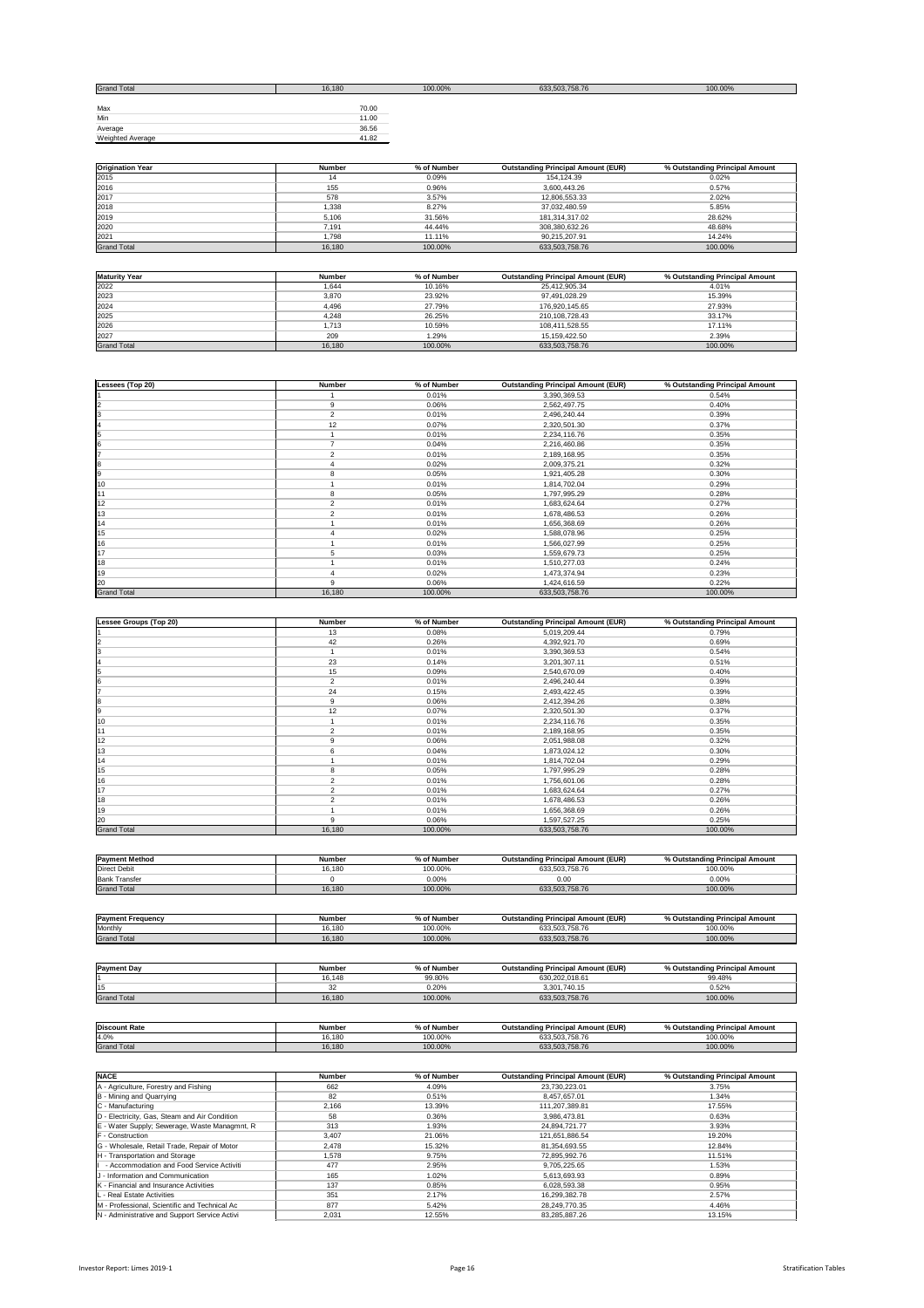| O - Public Adm. and Defence; Compulsory Socia | 42     | 0.26%   | 1,642,509.00   | 0.26%   |
|-----------------------------------------------|--------|---------|----------------|---------|
| $P - Education$                               | 111    | 0.69%   | 1,900,251.17   | 0.30%   |
| Q - Human Health and Social Work Activities   | 610    | 3.77%   | 16,904,768.57  | 2.67%   |
| R - Arts, Entertainment and Recreation        | 221    | 1.37%   | 6,022,192.61   | 0.95%   |
| <b>S</b> - Other Service Activities           | 397    | 2.45%   | 9,394,766.07   | 1.48%   |
| T - Act. of Households as Employers; Undiff.  |        | 0.02%   | 17,294.56      | 0.00%   |
| U - Activities of Extraterritorial Organisati |        | 0.09%   | 260,385.17     | 0.04%   |
| <b>Grand Total</b>                            | 16,180 | 100.00% | 633,503,758.76 | 100.00% |

| <b>Federal State</b> | <b>Number</b> | % of Number | <b>Outstanding Principal Amount (EUR)</b> | % Outstanding Principal Amount |
|----------------------|---------------|-------------|-------------------------------------------|--------------------------------|
| Baden-Württemberg    | 1,883         | 11.64%      | 73,053,387.22                             | 11.53%                         |
| <b>Bayern</b>        | 2,472         | 15.28%      | 99,901,934.30                             | 15.77%                         |
| <b>Berlin</b>        | 229           | 1.42%       | 15,478,625.17                             | 2.44%                          |
| Brandenburg          | 524           | 3.24%       | 20,466,316.57                             | 3.23%                          |
| Bremen               | 75            | 0.46%       | 3,432,277.09                              | 0.54%                          |
| Hamburg              | 395           | 2.44%       | 16,790,098.03                             | 2.65%                          |
| Hessen               | 1,576         | 9.74%       | 59,821,182.23                             | 9.44%                          |
| Mecklenburg-Vorpomm. | 472           | 2.92%       | 21,411,788.91                             | 3.38%                          |
| Niedersachsen        | 1,731         | 10.70%      | 62, 182, 741.03                           | 9.82%                          |
| Nordrhein-Westfalen  | 3,122         | 19.30%      | 117,378,601.06                            | 18.53%                         |
| Rheinland-Pfalz      | 847           | 5.23%       | 35,550,977.18                             | 5.61%                          |
| Saarland             | 191           | 1.18%       | 7,478,466.88                              | 1.18%                          |
| Sachsen              | 677           | 4.18%       | 24,764,348.62                             | 3.91%                          |
| Sachsen-Anhalt       | 454           | 2.81%       | 23,243,067.44                             | 3.67%                          |
| Schleswig-Holstein   | 934           | 5.77%       | 29,939,118.08                             | 4.73%                          |
| Thüringen            | 598           | 3.70%       | 22,610,828.95                             | 3.57%                          |
| <b>Grand Total</b>   | 16,180        | 100.00%     | 633,503,758.76                            | 100.00%                        |

**Back to 'Table of Contents'**